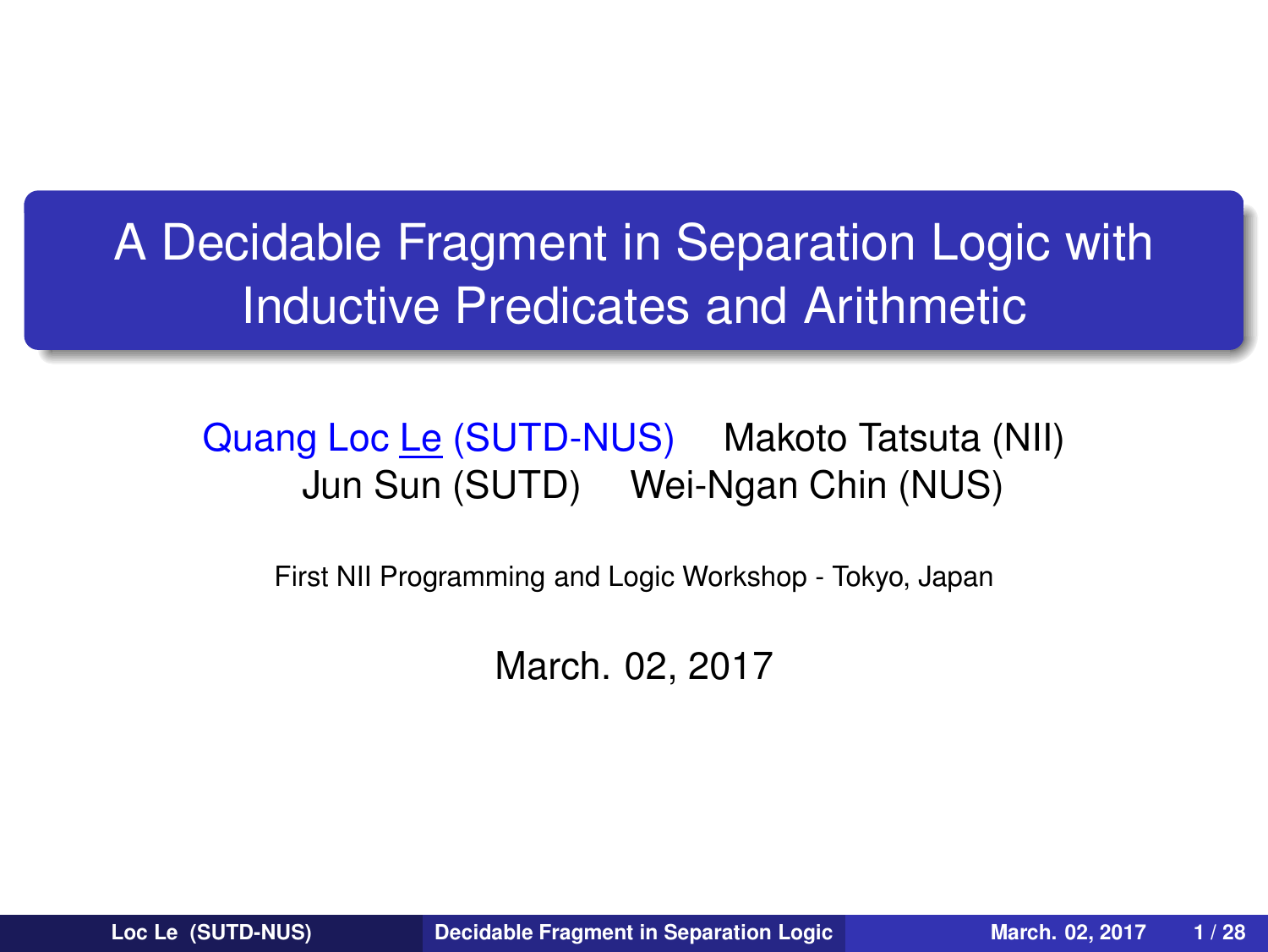empty heap predicate

emp ∧ *x*=null∧*n*=0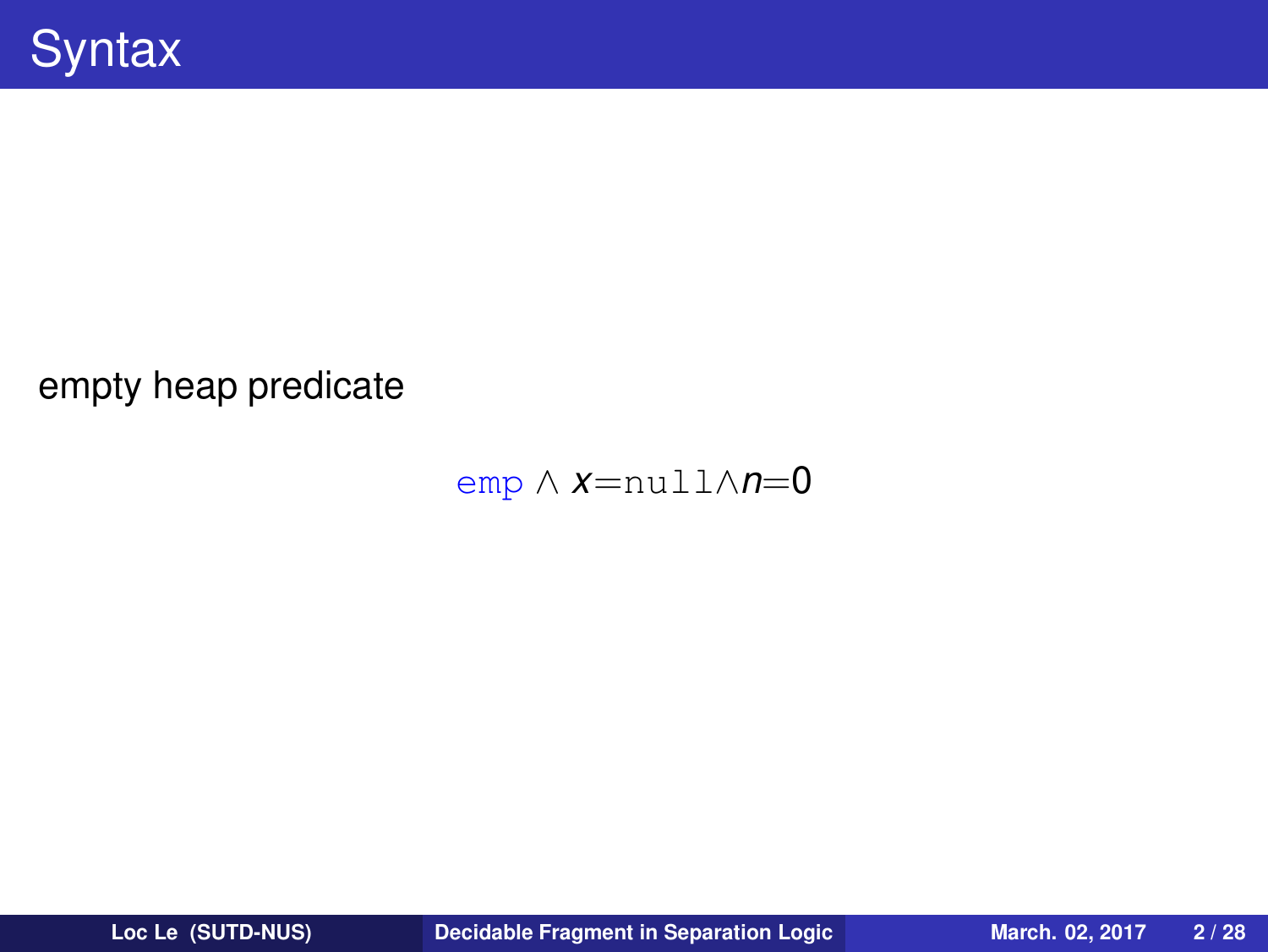### Points-to predicate



struct node{int val; struct node ∗ next; }

*x*→*node*(1,null)

**Loc Le (SUTD-NUS) [Decidable Fragment in Separation Logic](#page-0-0) March. 02, 2017 3 / 28**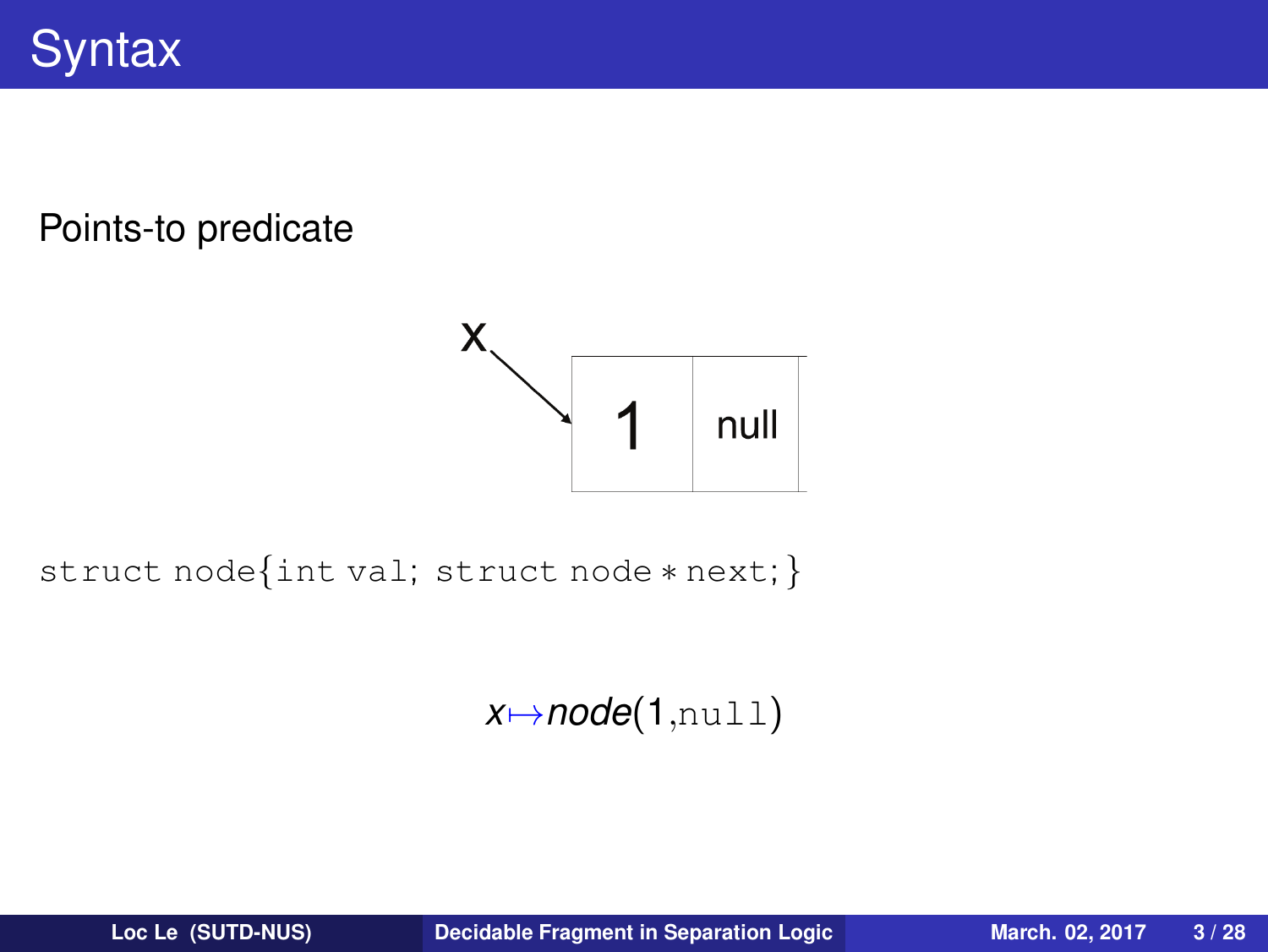separating predicates



## $x \mapsto node(1,y) * y \mapsto node(3, \text{null})$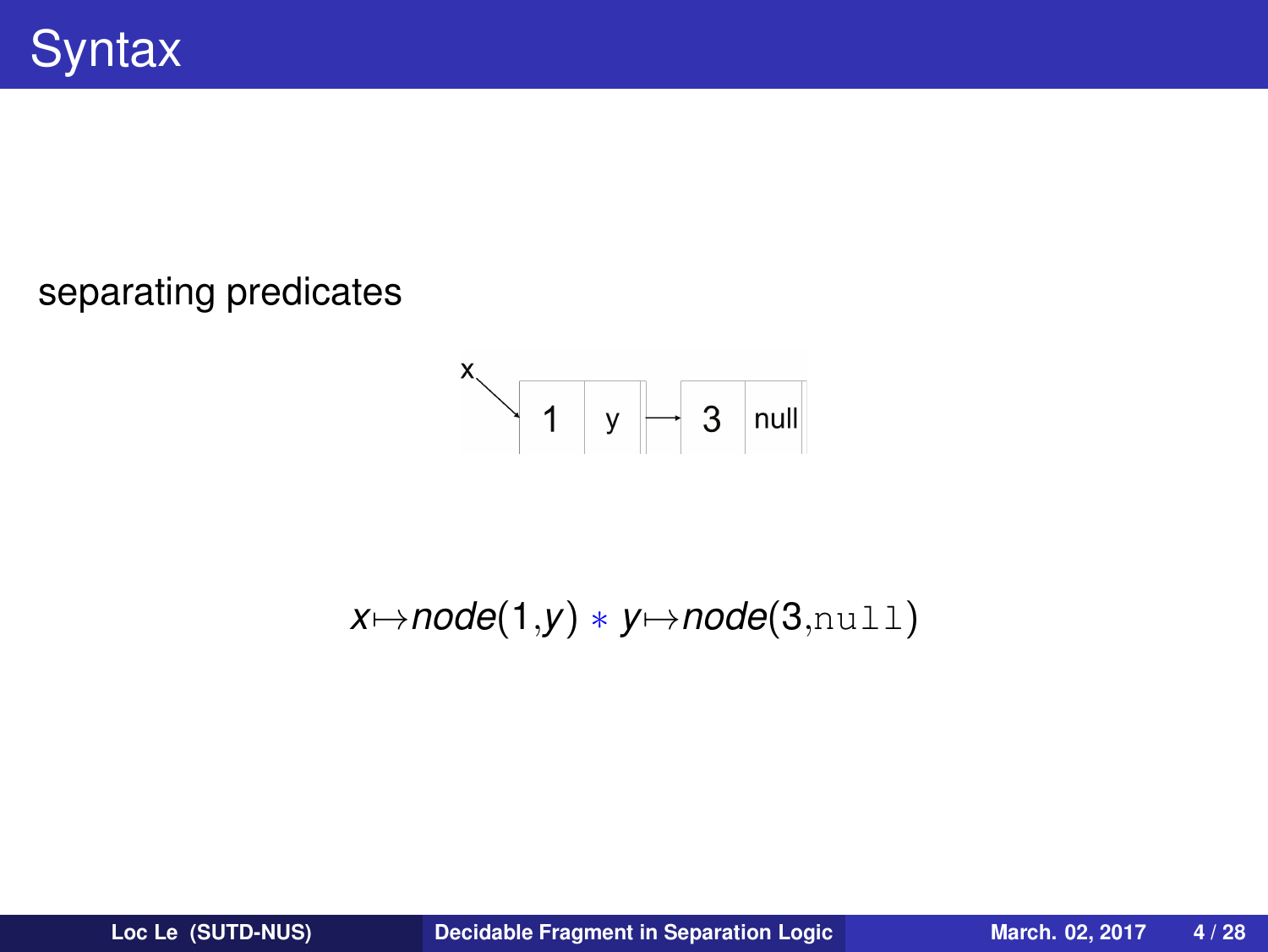

### inductive predicate

$$
\begin{array}{c|c|c|c|c|c|c|c|c} \hline \text{X} & \text{Y} & \text{Y} & \text{Y} & \text{Z} & \text{Y} & \text{null} \end{array}
$$

Singly-linked list

$$
\text{pred } \mathit{II}(\text{root}) \equiv \text{emp} \land \text{root} = \text{null} \\ \lor \exists \, r \cdot \text{root} \mapsto \text{node}(\_,r) * \mathit{II}(r)
$$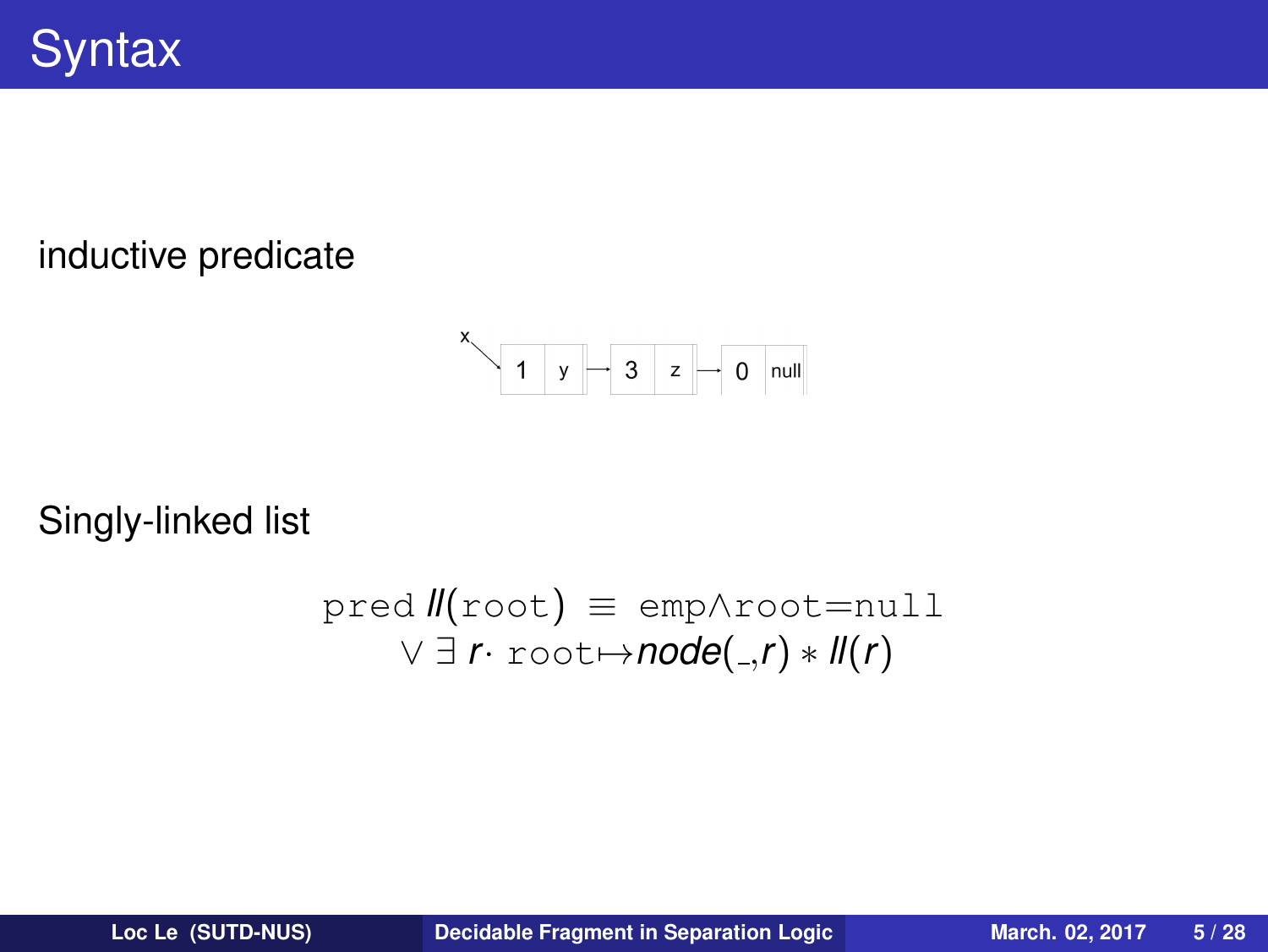inductive predicate

$$
\begin{array}{c|c|c|c|c|c|c|c|c} \hline \text{X} & \text{Y} & \text{Y} & \text{Y} & \text{Z} & \text{Z} & \text{null} \\ \hline \end{array}
$$

Singly-linked list with size property

$$
\text{pred } \textit{ll\_size}(\text{root}, n) \equiv \text{emp} \land \text{root} = \text{null} \land n = 0
$$
\n
$$
\lor \exists r \cdot \text{root} \rightarrow \text{node}(\_,r) * \textit{ll\_size}(r, n-1)
$$

*ll size*(*x*,*i*) ∧ *i*=3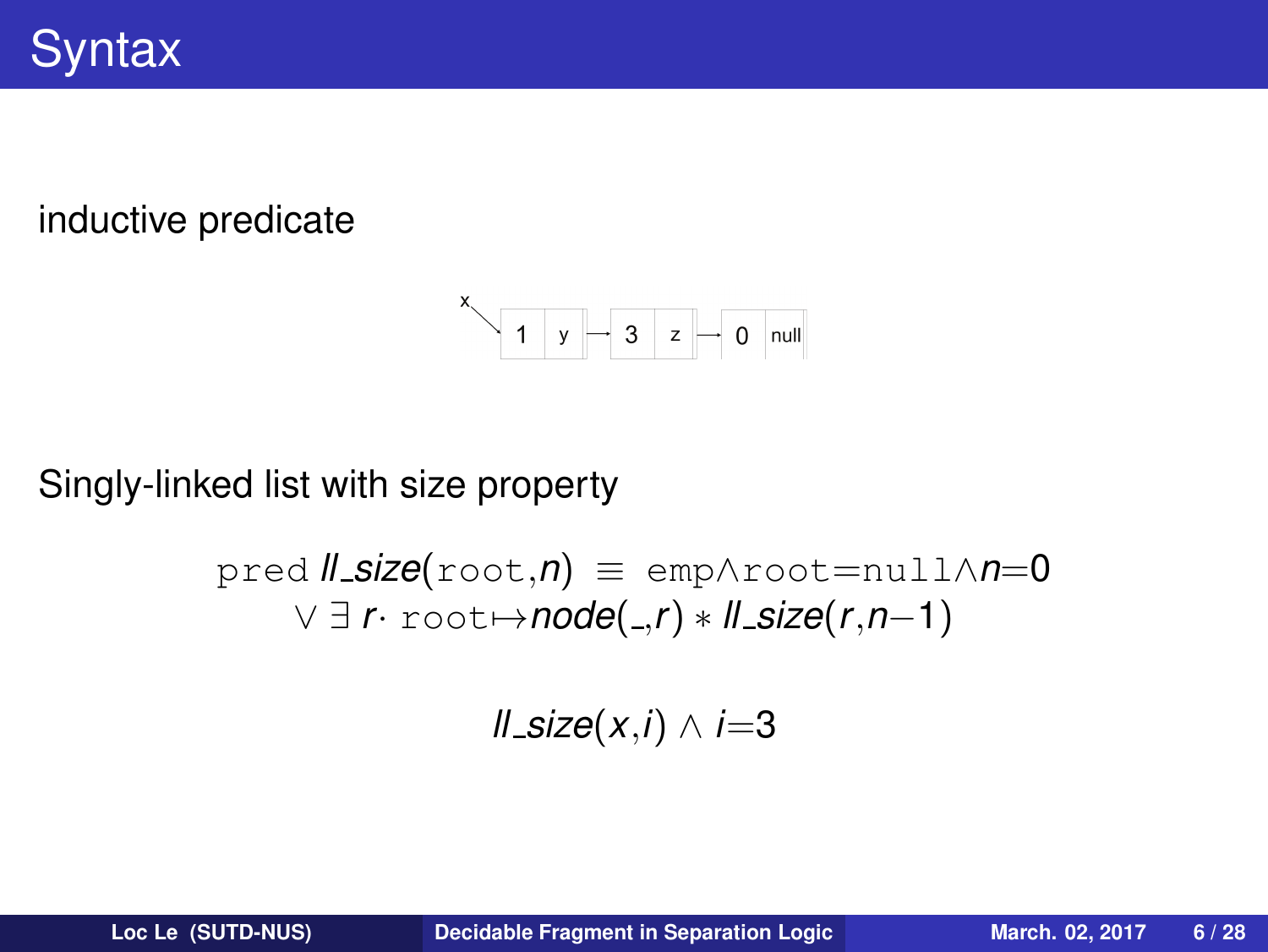- Formula  $Φ$  ::= Δ | Φ<sub>1</sub> ∨ Φ<sub>2</sub>  $Δ$  ::= ∃ $ν̄$ <sup>*v*</sup> (κ∧π) Spatial formula  $\kappa$  ::= emp  $| x \mapsto c(v_i) | P(\bar{v}) | \kappa_1 * \kappa_2$ Pure formula  $\pi$  ::=  $\pi_1 \wedge \pi_2 |b| \alpha | \phi$
- *b*: Boolean formula
- $\bullet$   $\alpha$ : Pointer (Dis) Equalities
- $\bullet \phi$ : Presburger arithmetic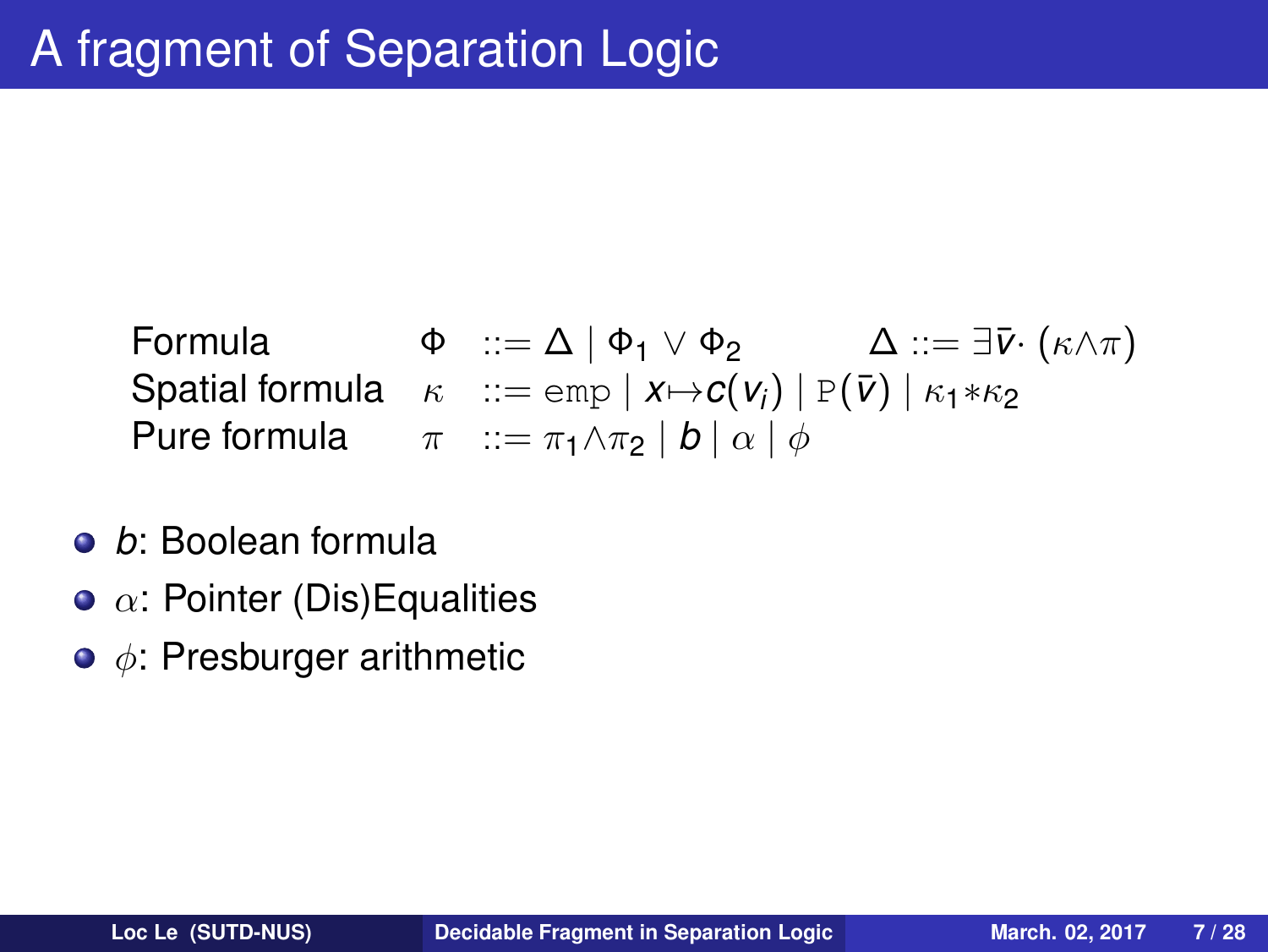- Input: A formula ∆ in the fragment
- Question: Is ∆ satisfiable?

**Challenging** 

- **•** Unbounded heaps
- Infinite numerical domain  $\bullet$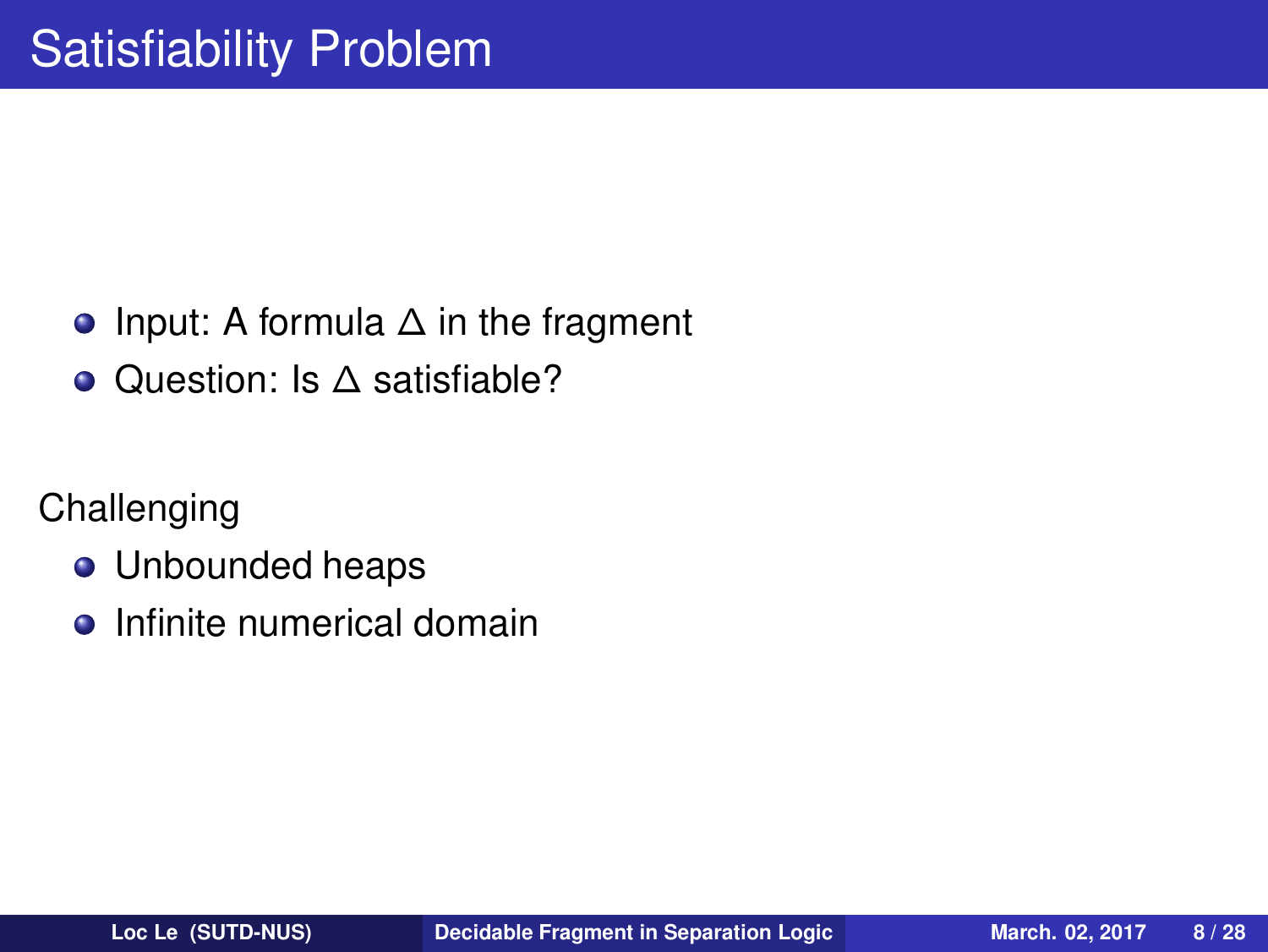### Tatsuta *et. al.* (APLAS:2016): the satisfiability problem is undecidable.

What is decidable?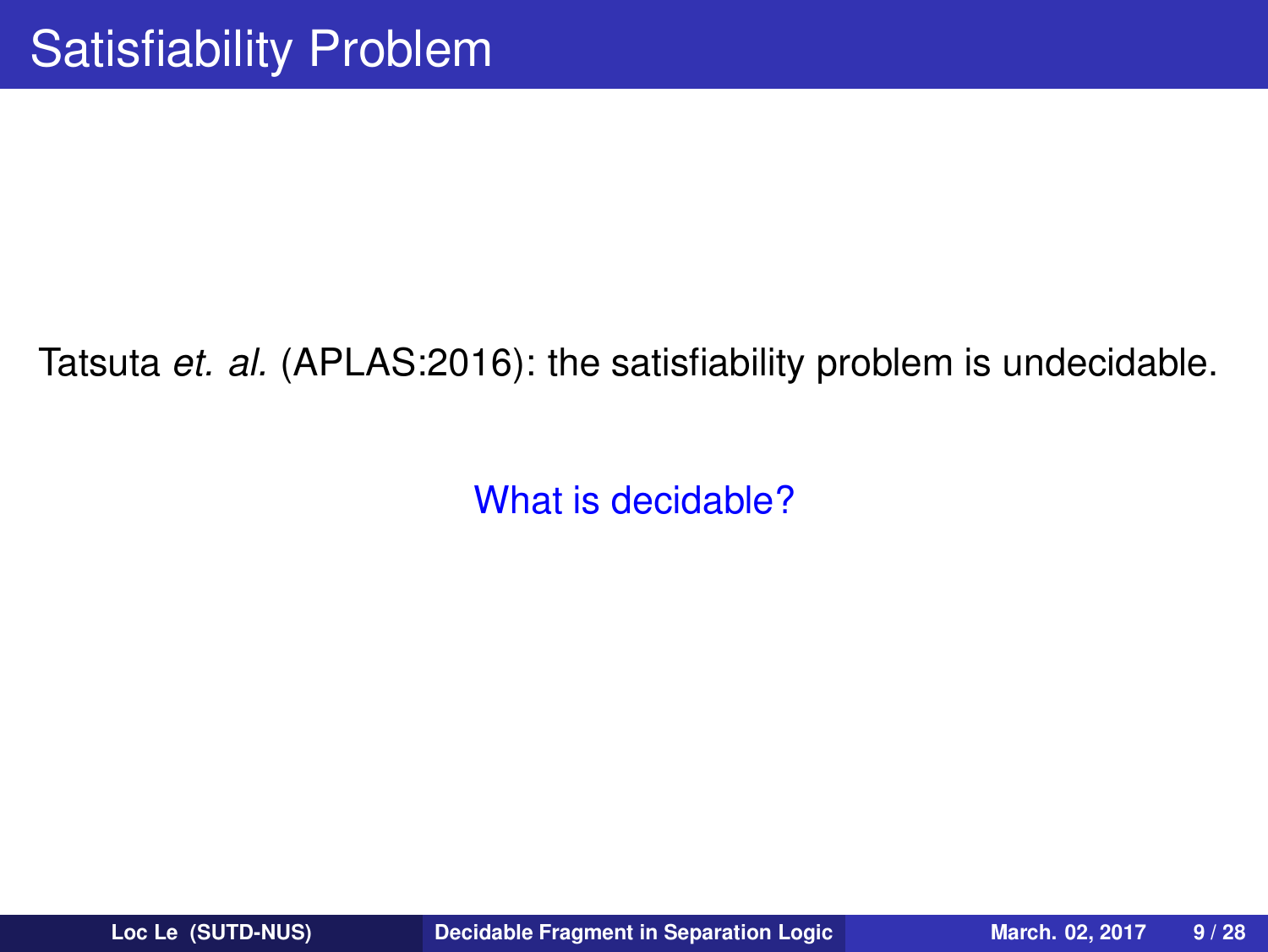## Related Work

- **•** Berdine *et. al.* (FSTTCS:2004): Decidability of fragment with list predicates
	- idea: a list is equi-satisfiable with the lists of lengths zero and two.
	- ex: *ll*(*x*) equi-satisfiable with emp∧*x*=null and  $\exists q \cdot x \mapsto node(...,q) * q \mapsto node(...,null)$
- **•** Brotherston *et. al.* (LICS:2014): Decidability of fragment with heap-only inductive predicates.
	- idea: an arbitrary heap-only inductive predicate is equi-satisfiable with a finite (disjunctive) set of base pairs
	- ex:  $\mathcal{U}(x)$  equi-satisfiable with  $\{(\emptyset, \{x = \text{null}\}), (\{x\}, \{x \neq \text{null}\})\}$

## there exists a finite representation that is equi-satisfiable to every shape-based predicate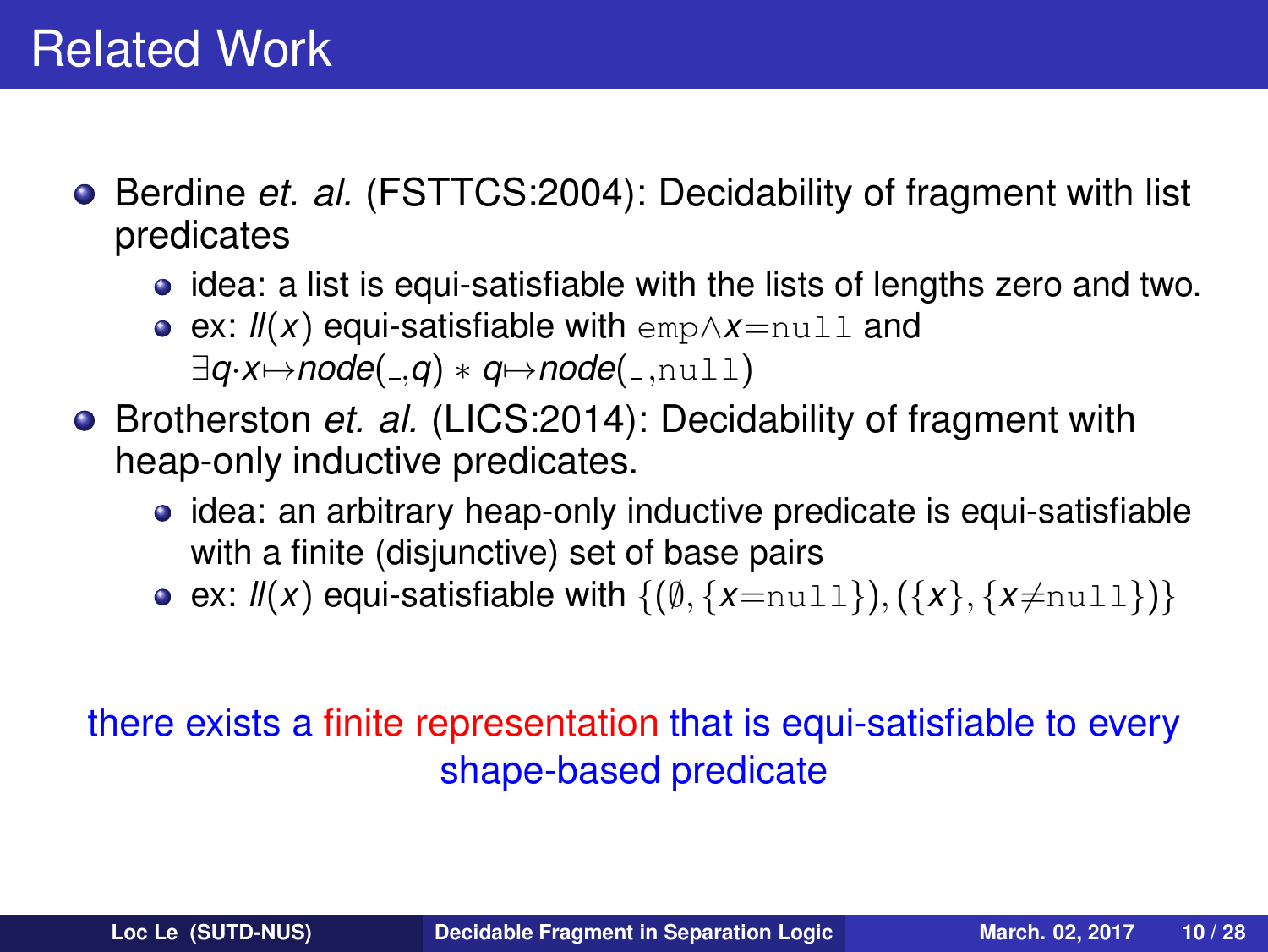Tatsuta *et. al.* (APLAS:2016): Decidability of fragment where spatial part of an inductive predicate can be computed as eventually periodic sets.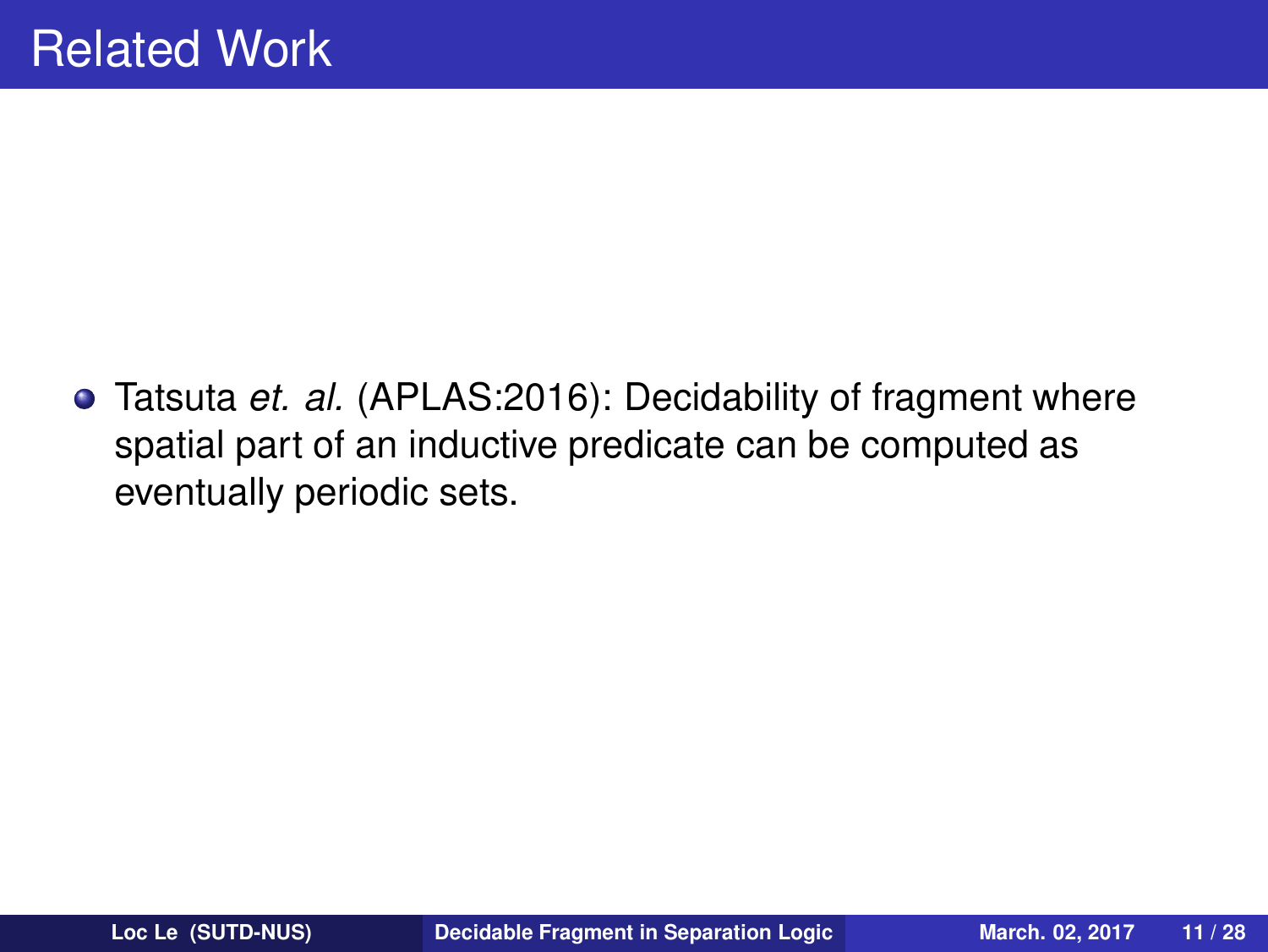### o idea:

- Compute for each inductive predicate a finite representation that precisely characterises its satisfiability.
- The deciability of the problem is reduced into the decidability of the spatial part, e.g. eventually periodic sets
- $\bullet$  ex: *ll\_sizeN(x, n)* is equi-satisfiable with:

 $ll$  *sizeN*(*n*)  $\equiv$  *n*=0  $\vee$   $\exists$  *n*<sub>1</sub>·  $ll$  *sizeN*(*n*<sub>1</sub>) $\wedge$ *n*=*n*<sub>1</sub>+1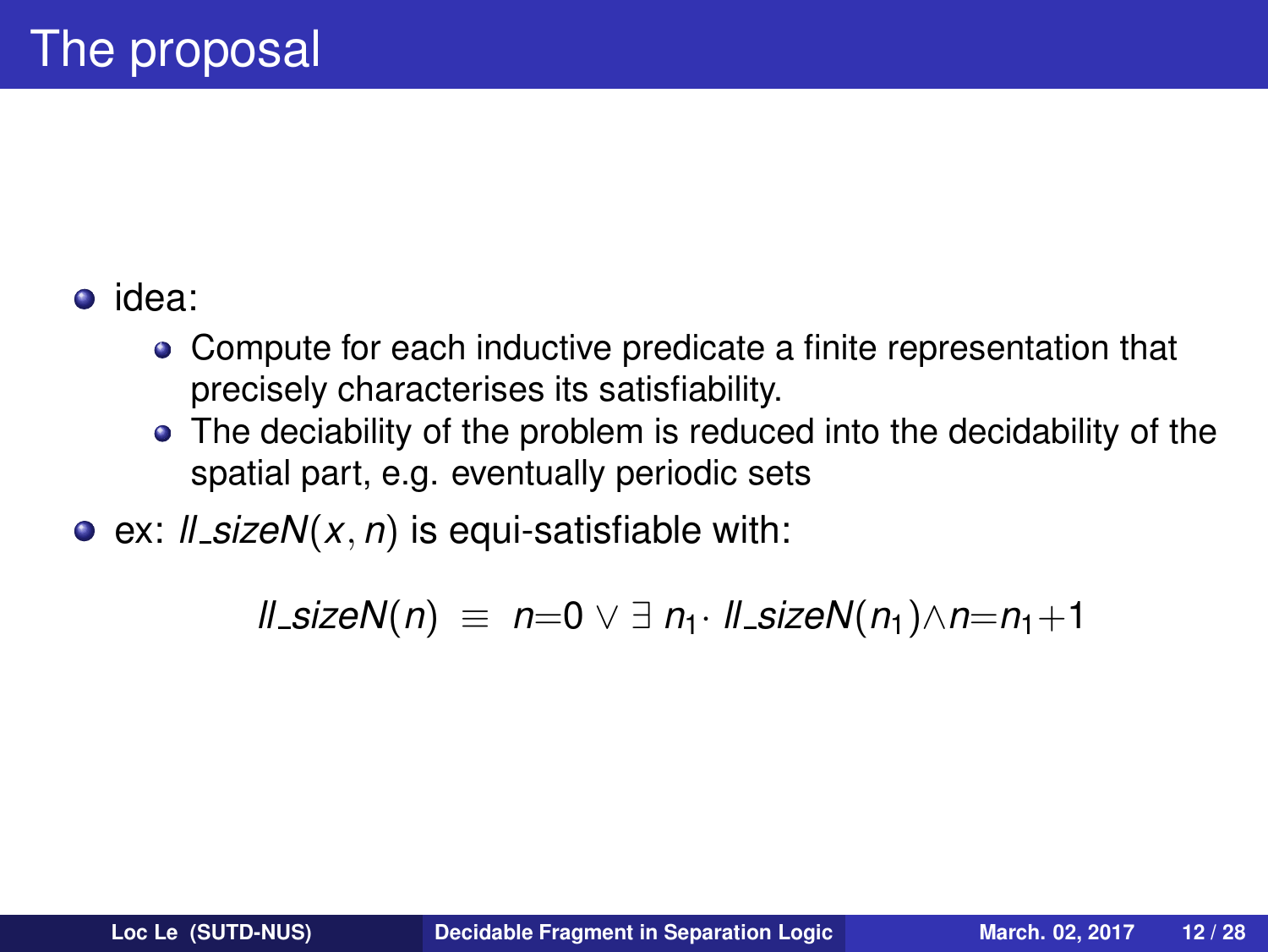• base fragment with empty heap (emp), points-to  $(\rightarrow)$ , spatial conjunction (∗) and Presburger Arithmetic

> SAT ∆1≡emp∧*x*=null∧*n*=0 UNSAT ∆2≡*x*7→*node*(*n*,*y*)∗*y*7→*node*(*n*−1,null)∧*x*=*y*

This base fragment is decidable (Cristiano *et. al.* 2001)

we show that existentially quantified variables are not externally visible wrt. the satisfiability problem ∆′ <sup>1</sup>≡∃*r*·*ll size*(*r*,*n*)∧*x*=null∧*n*=0 is equi-satisfiable with ∆′′ <sup>1</sup>≡∃*r*·*ll sizeN*(*n*)∧*x*=null∧*n*=0

## If  $ll\_sizeN(n)$  can be represented by a Presburger formula, then  $\Delta_1''$  is decidable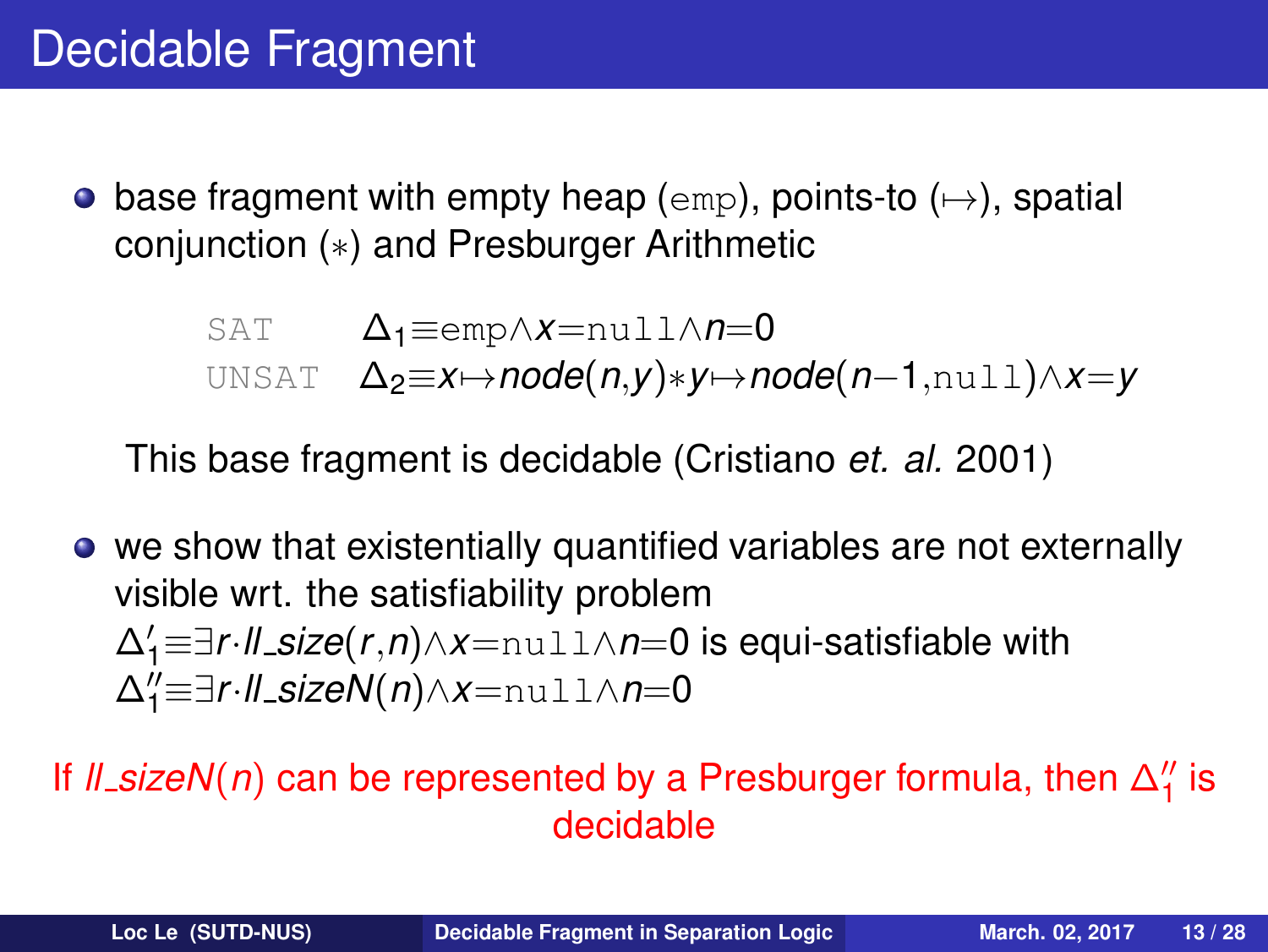Given an inductive predicate  $P(\bar{x})\equiv\Phi$ ,

- **1** Construct a cyclic unfolding trees for  $\Delta_0 \equiv P(\bar{x})$  through iterations of four steps:
	- **1** Detecting base leaves.
	- **2** Over-approximation: Closing unsat leaves.
	- **3** Back-Link Detection: Closing circular paths.
	- **<sup>4</sup>** Unfolding.

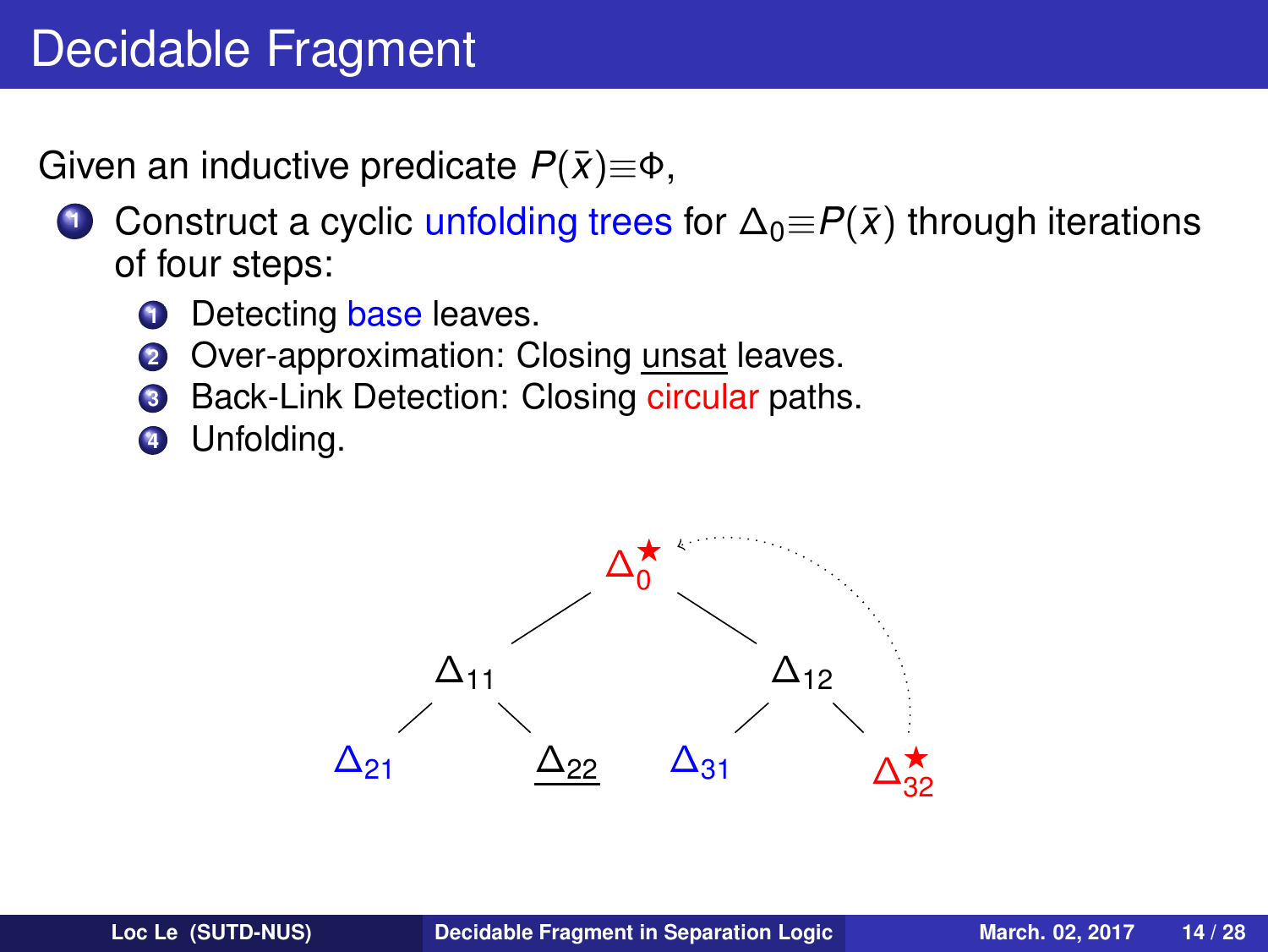### Given an inductive predicate  $P(\bar{x}) \equiv \Phi$ ,

- **1** Construct a cyclic unfolding trees
- **<sup>2</sup>** Flatten the cyclic unfolding trees into a disjunctive set of base formulas

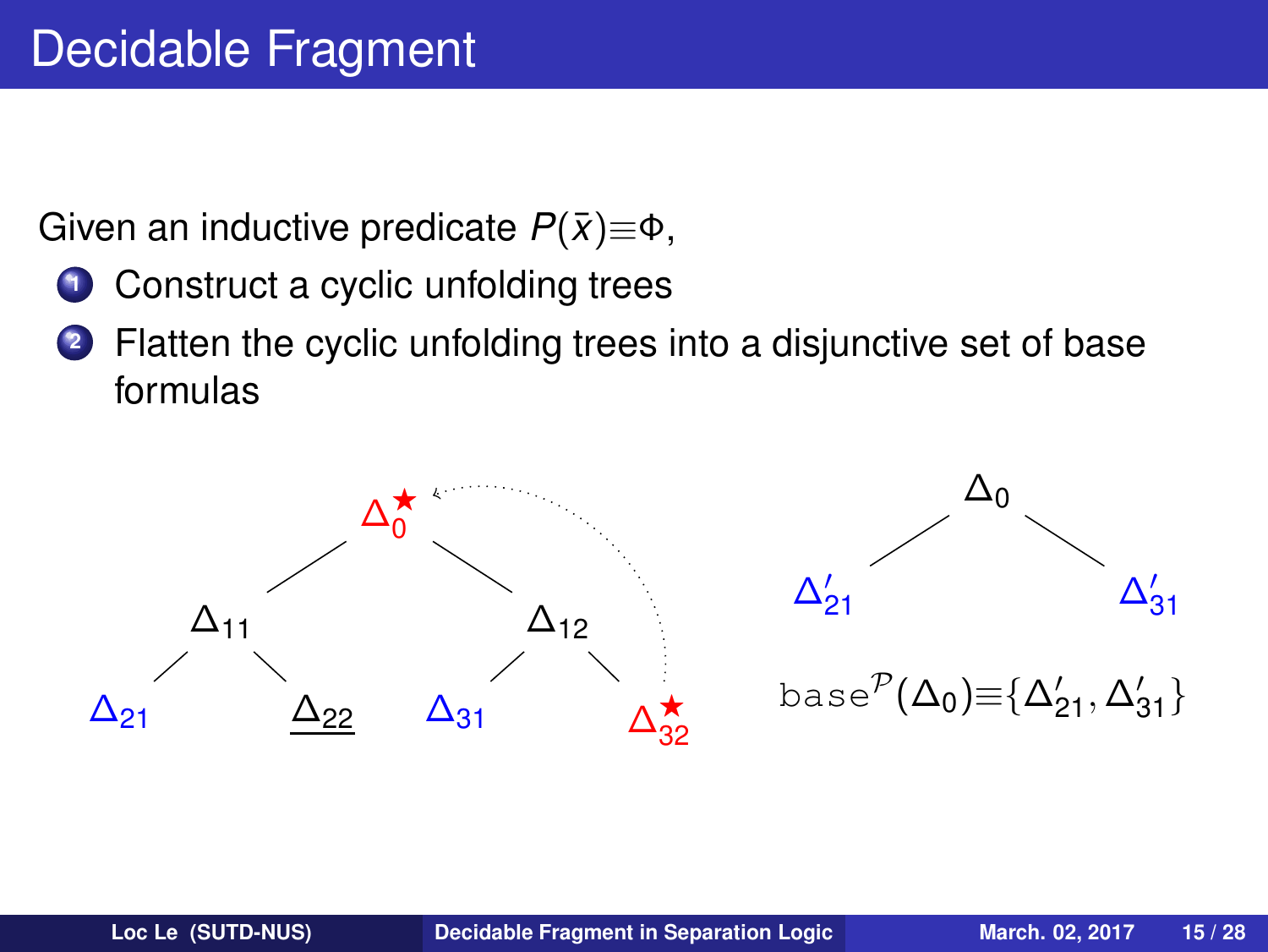$\text{pred } Q(x,y,n) \equiv \exists y_1 \cdot x \mapsto node(n \text{ul}, y_1) \wedge y = null \wedge x \neq null \wedge n = 1$ ∨ ∃ *x*1,*y*1,*n*1·*y*7→*node*(*x*1,*y*1) ∗ Q(*x*, *y*1, *n*1) ∧*y*6=null∧*n*=*n*1+2;

 $\Delta_0 \equiv \mathcal{Q}(x,y,n)$ 

- **<sup>1</sup>** Base Detection. None
- **2** Over-Approximation. π<sub>0</sub>≡true. Not UNSAT
- **<sup>3</sup>** Cyclic Detection. None

Figure : Unfolding Tree  $\mathcal{T}_0$ .

∆0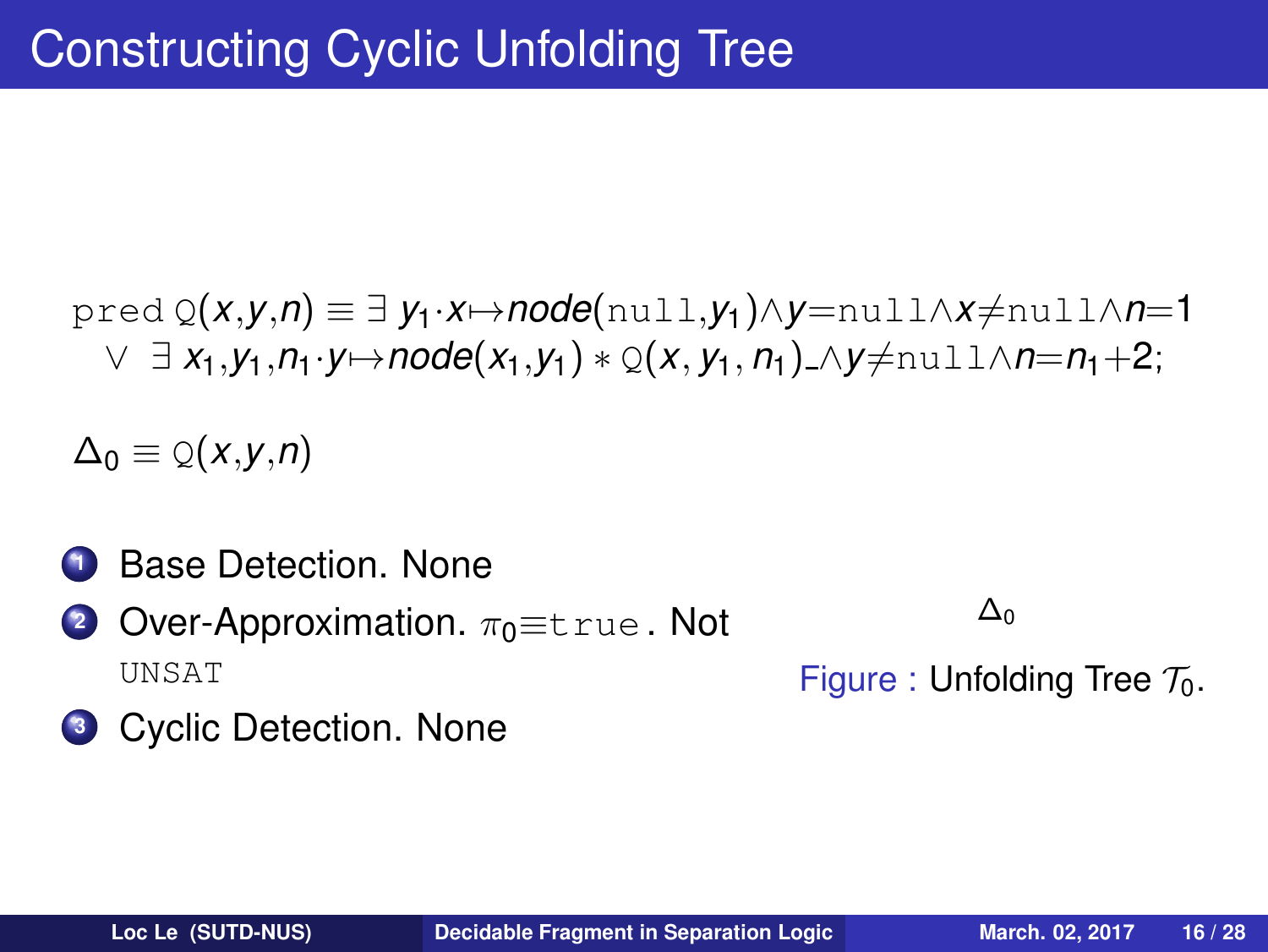$\text{pred } Q(x,y,n) \equiv \exists y_1 \cdot x \mapsto node(\text{null}, y_1) \wedge y = \text{null} \wedge x \neq \text{null} \wedge n = 1$ ∨ ∃ *x*1,*y*1,*n*1·*y*7→*node*(*x*1,*y*1) ∗ Q(*x*, *y*1, *n*1) ∧*y*6=null∧*n*=*n*1+2;

 $\Delta$ <sup>0≡</sup>Q(*x*,*y*,*n*)  $\Delta_{11} \equiv \exists y_1 \cdot x \mapsto node(n \text{ul}, y_1) \wedge y = null \wedge x \neq null \wedge n = 1$  $\Delta_{12} \equiv \exists x_1, y_1, n_1 \cdot y \mapsto node(x_1, y_1) * Q(x, y_1, n_1) \wedge y \neq null \wedge n = n_1 + 2$ 

- Base Detection.  $\Delta$ <sub>11</sub>
- **<sup>2</sup>** Over-Approximation. π12≡∃ *x*1,*y*1,*n*1·*y*7→*node*(*x*1,*y*1)∧true ∧*y*6=null∧*n*=*n*1+2. Not UNSAT
- **<sup>3</sup>** Cyclic Detection. None



Figure : Unfolding Tree  $\mathcal{T}_1$ .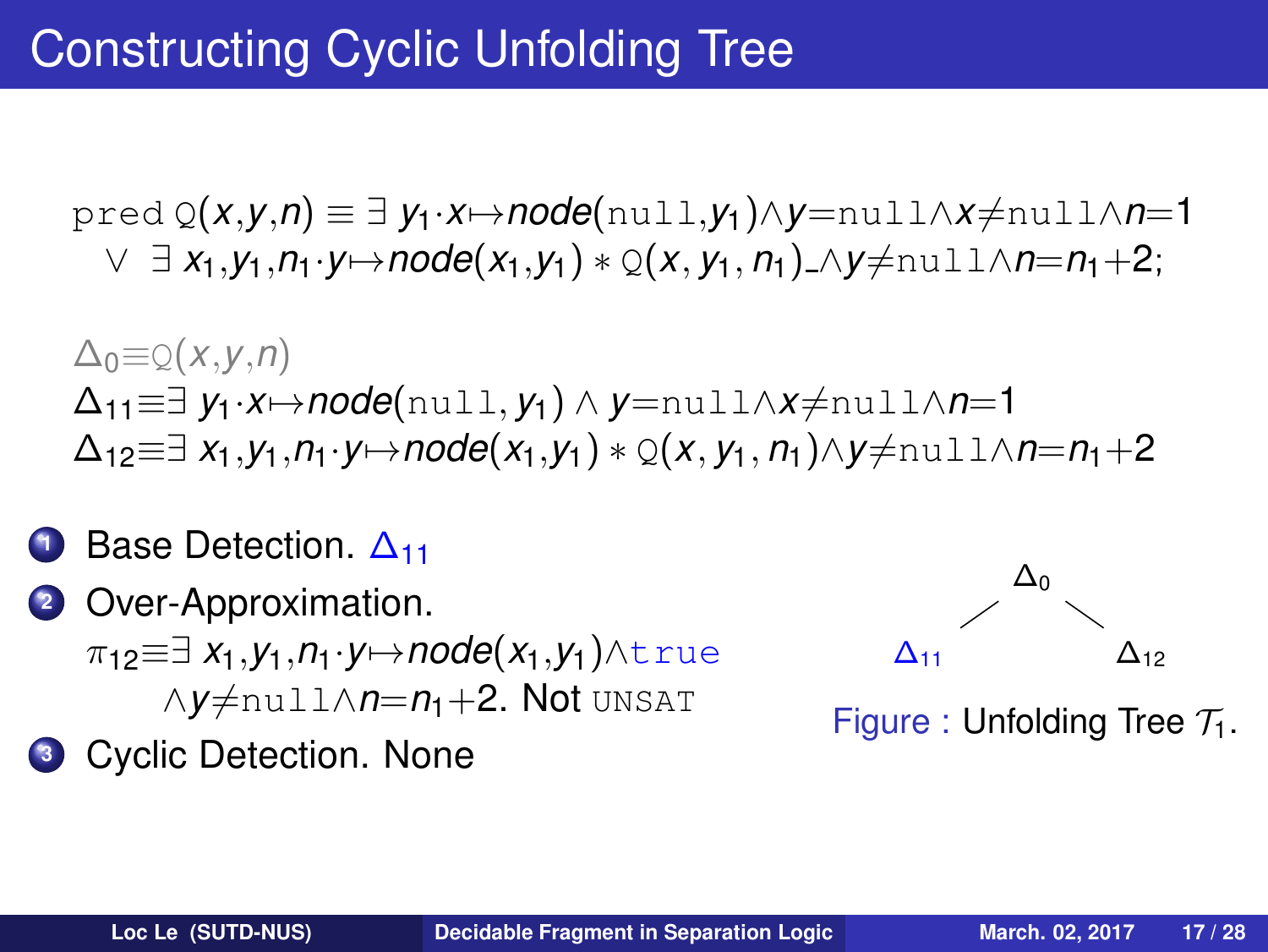## Constructing Cyclic Unfolding Tree

 $\text{pred } Q(x,y,n) \equiv \exists y_1 \cdot x \mapsto node(n \text{u11},y_1) \wedge y = \text{nul1} \wedge x \neq \text{nul1} \wedge n = 1$ ∨ ∃ *x*1,*y*1,*n*1·*y*7→*node*(*x*1,*y*1) ∗ Q(*x*, *y*1, *n*1) ∧*y*6=null∧*n*=*n*1+2;

$$
\Delta_0 \equiv \mathbf{Q}(x, y, n)
$$
\n
$$
\Delta_{11} \equiv \exists y_1 \cdot x \mapsto node(n \text{u1}, y_1) \land y = \text{null} \land x \neq \text{null} \land n = 1
$$
\n
$$
\Delta_{12} \equiv \exists x_1, y_1, n_1 \cdot y \mapsto node(x_1, y_1) * \mathbf{Q}(x, y_1, n_1) \land y \neq \text{null} \land n = n_1 + 2
$$
\n
$$
\Delta_{21} \equiv \exists x_1, y_1, n_1, y_2 \cdot y \mapsto node(x_1, y_1) * x \mapsto node(\text{null}, y_2) \land y_1 = \text{null} \land x \neq \text{null} \land n = 1 \land y \neq \text{null} \land n = n_1 + 2
$$
\n
$$
\Delta_{22} \equiv \exists x_1, y_1, n_1, x_2, y_2, n_2 \cdot y \mapsto node(x_1, y_1) * y_1 \mapsto node(x_2, y_2) * \mathbf{Q}(x, y_2, n_2) \land y_1 \neq \text{null} \land n = n_2 + 2 \land y \neq \text{null} \land n = n_1 + 2
$$

$$
•
$$
 Base Detection.  $\Delta_{21}$ 

- **2** Over-Approximation. π<sub>22</sub>≡..... Not UNSAT
- **<sup>3</sup>** Cyclic Detection.

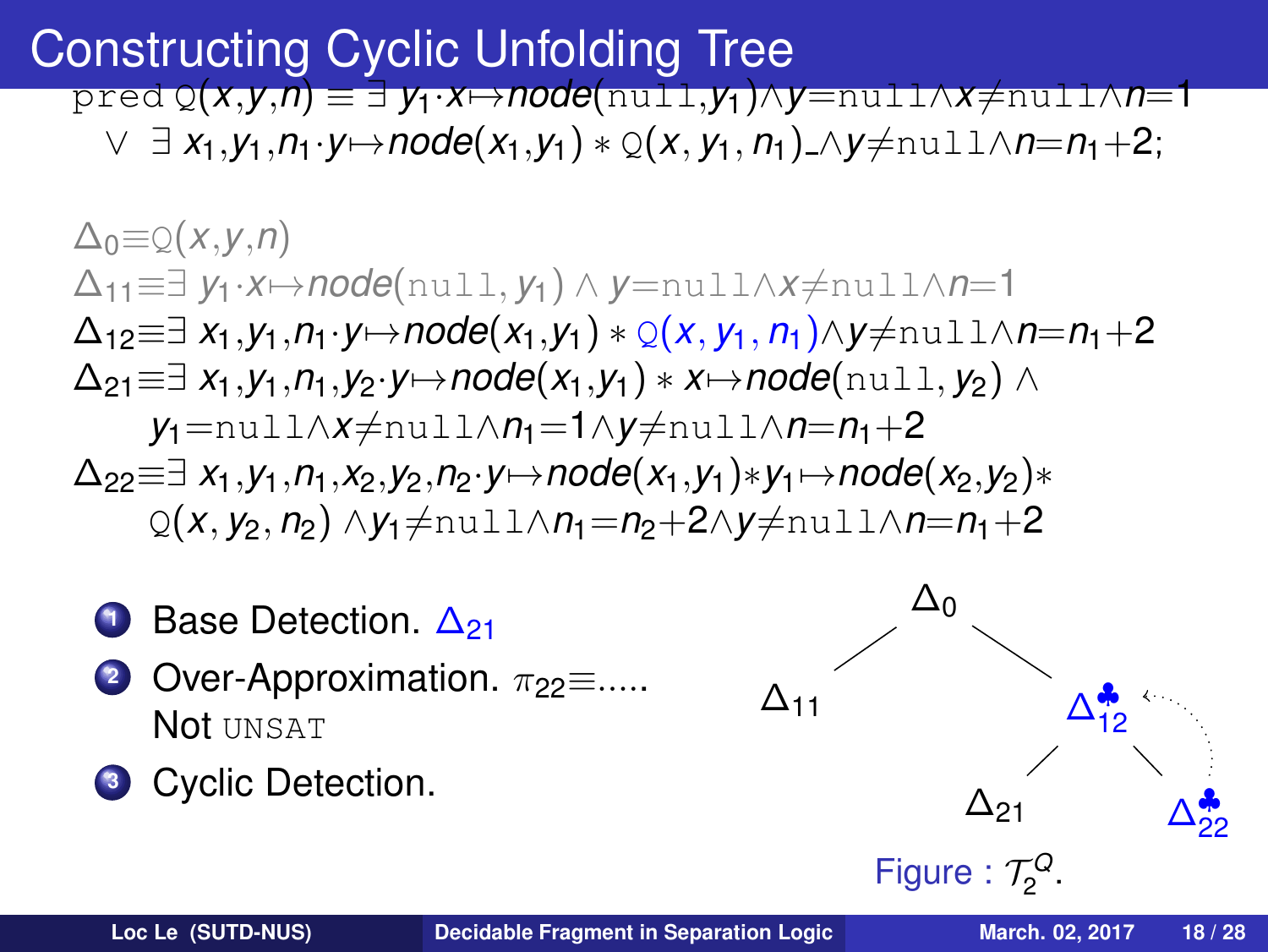Cyclic Detection

 $\Delta_{12} \equiv \exists x_1, y_1, n_1 \cdot y \mapsto node(x_1, y_1) * Q(x, y_1, n_1) \wedge y \neq null \wedge n = n_1 + 2$  $\Delta_{22} \equiv \exists x_1, y_1, n_1, x_2, y_2, n_2 \cdot y \mapsto node(x_1, y_1) * y_1 \mapsto node(x_2, y_2) *$ Q(*x*, *y*<sub>2</sub>, *n*<sub>2</sub>) ∧*y*<sub>1</sub> ≠null∧*n*<sub>1</sub>=*n*<sub>2</sub>+2∧*y* ≠null∧*n*=*n*<sub>1</sub>+2

**Steps** 

- **1** matching externally visible points-to predicate:  $y \mapsto node(\_ \cdot \_ )$
- **2** matching externally visible inductive predicates:  $Q(X, z, z)$
- **3** matching externally visible (dis)equalities over pointers:  $y \neq null$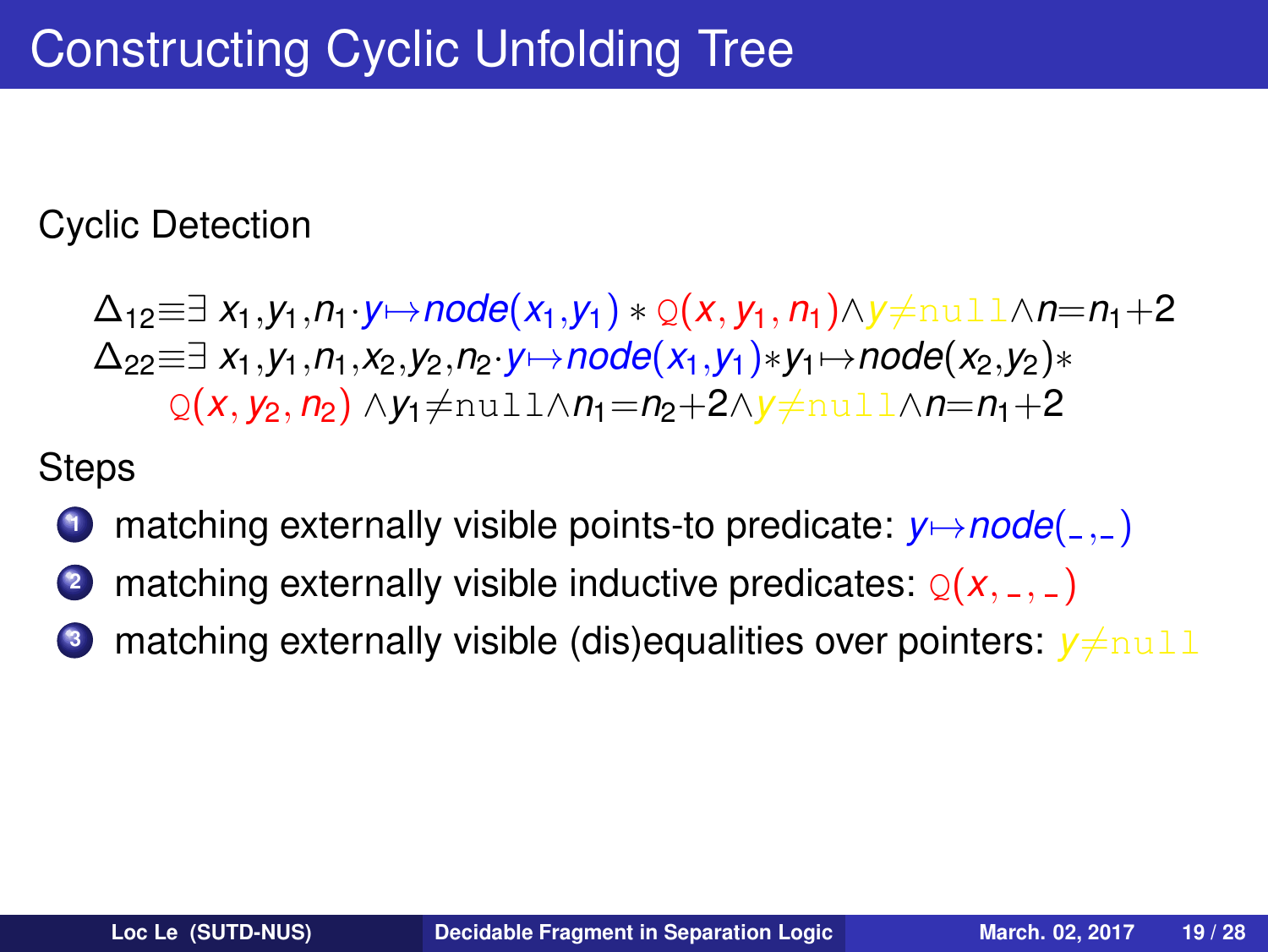# Flattening Cyclic Unfolding Tree

 $\Delta_{12} \equiv \exists x_1, y_1, n_1 \cdot y \mapsto node(x_1, y_1) * Q(x, y_1, n_1) \wedge y \neq null \wedge n = n_1 + 2$  $\Delta_{22} \equiv \exists x_1, y_1, n_1, x_2, y_2, n_2 \cdot y \mapsto node(x_1, y_1) * y_1 \mapsto node(x_2, y_2) *$ Q(*x*, *y*<sub>2</sub>, *n*<sub>2</sub>) ∧*y*<sub>1</sub>≠null∧*n*<sub>1</sub>=*n*<sub>2</sub>+2∧*y*≠null∧*n*=*n*<sub>1</sub>+2



∆*flat* <sup>21</sup> ≡ ∃ *x*1,*y*1,*n*1,*y*2·(*y*7→*node*(*x*1,*y*1)∗*x*7→*node*(null, *y*2)∧*x*6=null∧ *y*≠null∧*n*=*n*<sub>1</sub>+1) ∧ (*y*<sub>1</sub>=null∧*n*<sub>1</sub>=1)

- ∨ ∃ *x*1,*y*1,*n*1,*x*2,*y*2,*n*2,*y*3·(*y*7→*node*(*x*1,*y*1)∗*x*7→*node*(null, *y*3)∧*x*6=null∧ *y* $\neq$ null∧*n*=*n*<sub>1</sub>+1) ∗ (*y*<sub>1</sub>→*node*(*x*<sub>2</sub>,*y*<sub>2</sub>)∗∧*y*<sub>2</sub>=null∧*n*<sub>1</sub>=*n*<sub>2</sub>+2  $n_2=1$ )
- ∨...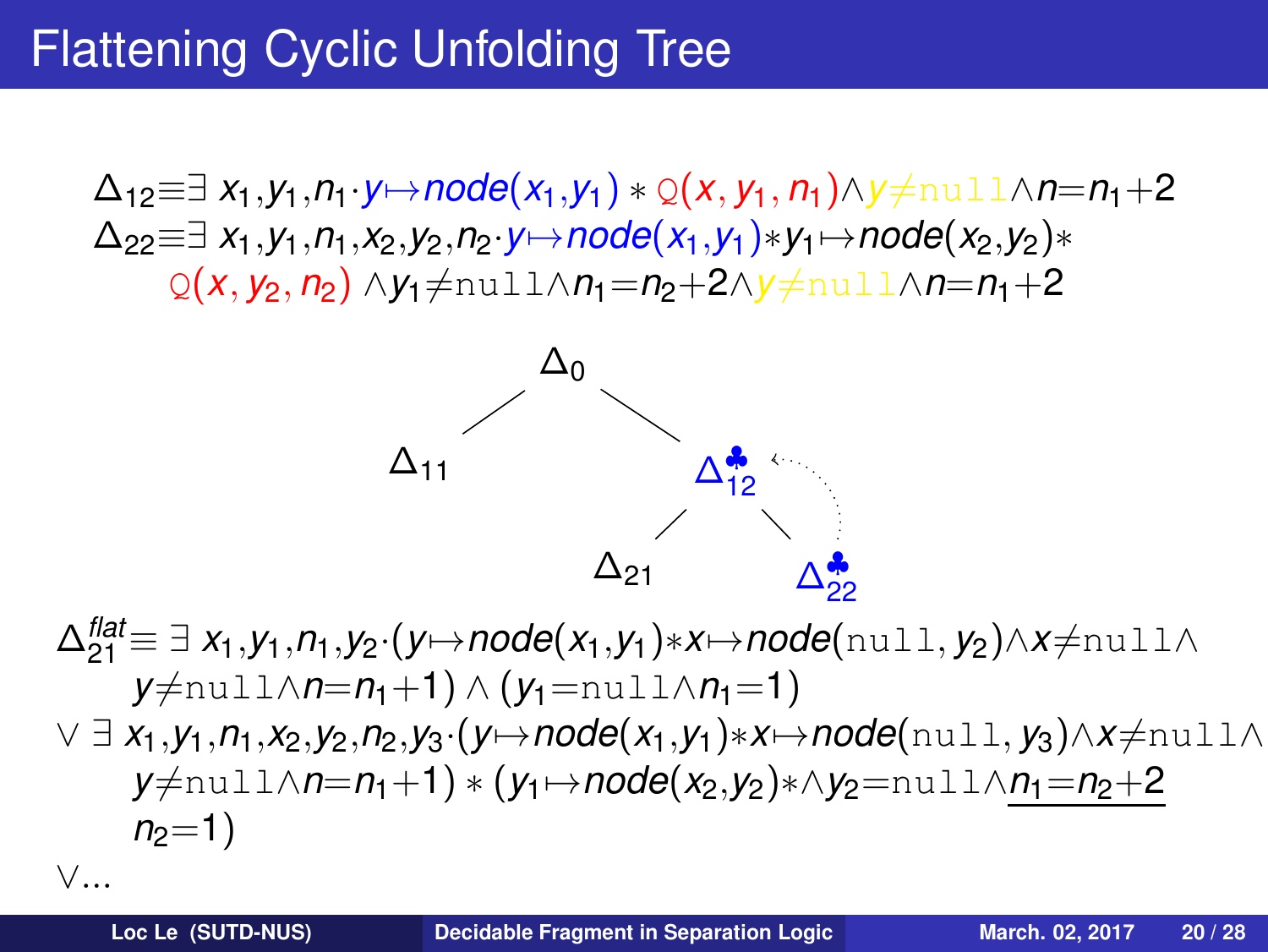# Flattening Cyclic Unfolding Tree

 $\Delta_{12} \equiv \exists x_1, y_1, n_1 \cdot y \mapsto node(x_1, y_1) * Q(x, y_1, n_1) \wedge y \neq null \wedge n = n_1 + 2$ ∆22≡∃ *x*1,*y*1,*n*1,*x*2,*y*2,*n*2·*y*7→*node*(*x*1,*y*1)∗*y*17→*node*(*x*2,*y*2)∗ Q(*x*, *y*<sub>2</sub>, *n*<sub>2</sub>) ∧*y*<sub>1</sub>≠null∧*n*<sub>1</sub>=*n*<sub>2</sub>+2∧*y*≠null∧*n*=*n*<sub>1</sub>+2

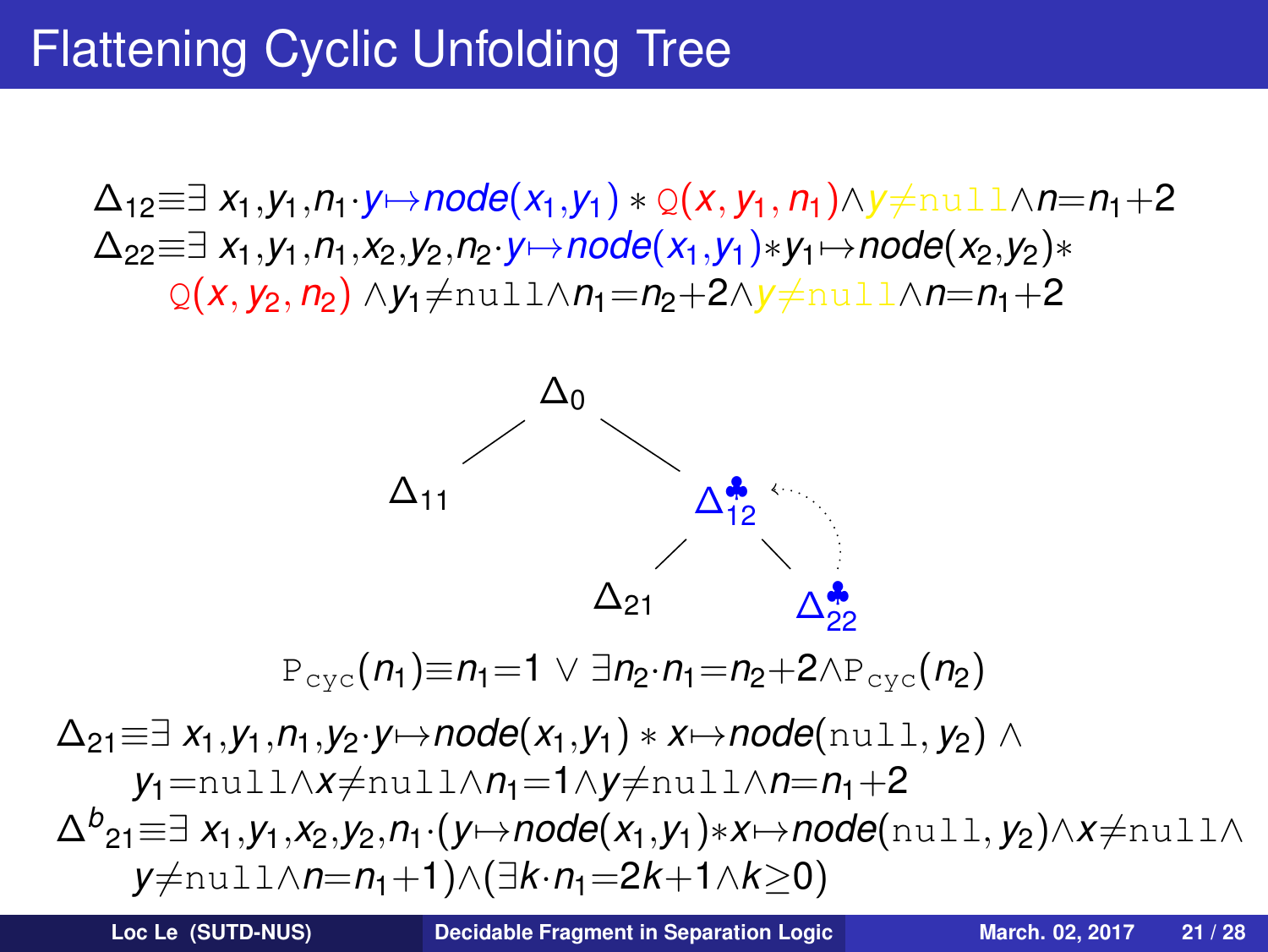## Flattening Cyclic Unfolding Tree





base $^{\mathcal{P}}(\Delta_0)\!\!\equiv\!\!\left\{\Delta_{11},\Delta^b_{~21}\right\}$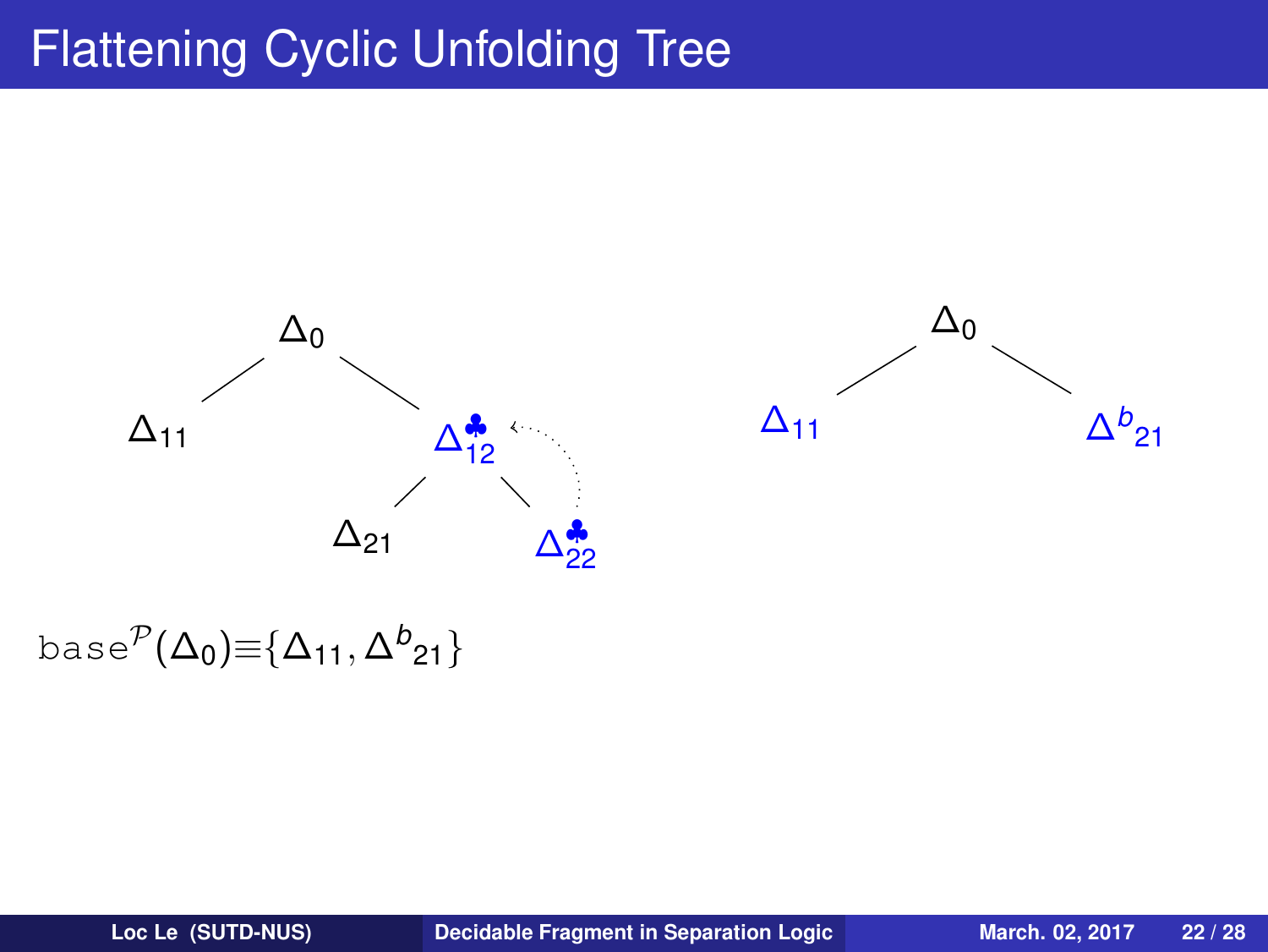Relies on the deciability of arithmetic inductive predicates. Some systems can be used:

- DPI (Tatsuta *et. al.* APLAS:2016)
- periodic sets (Bozga *et. al.* CAV 2010)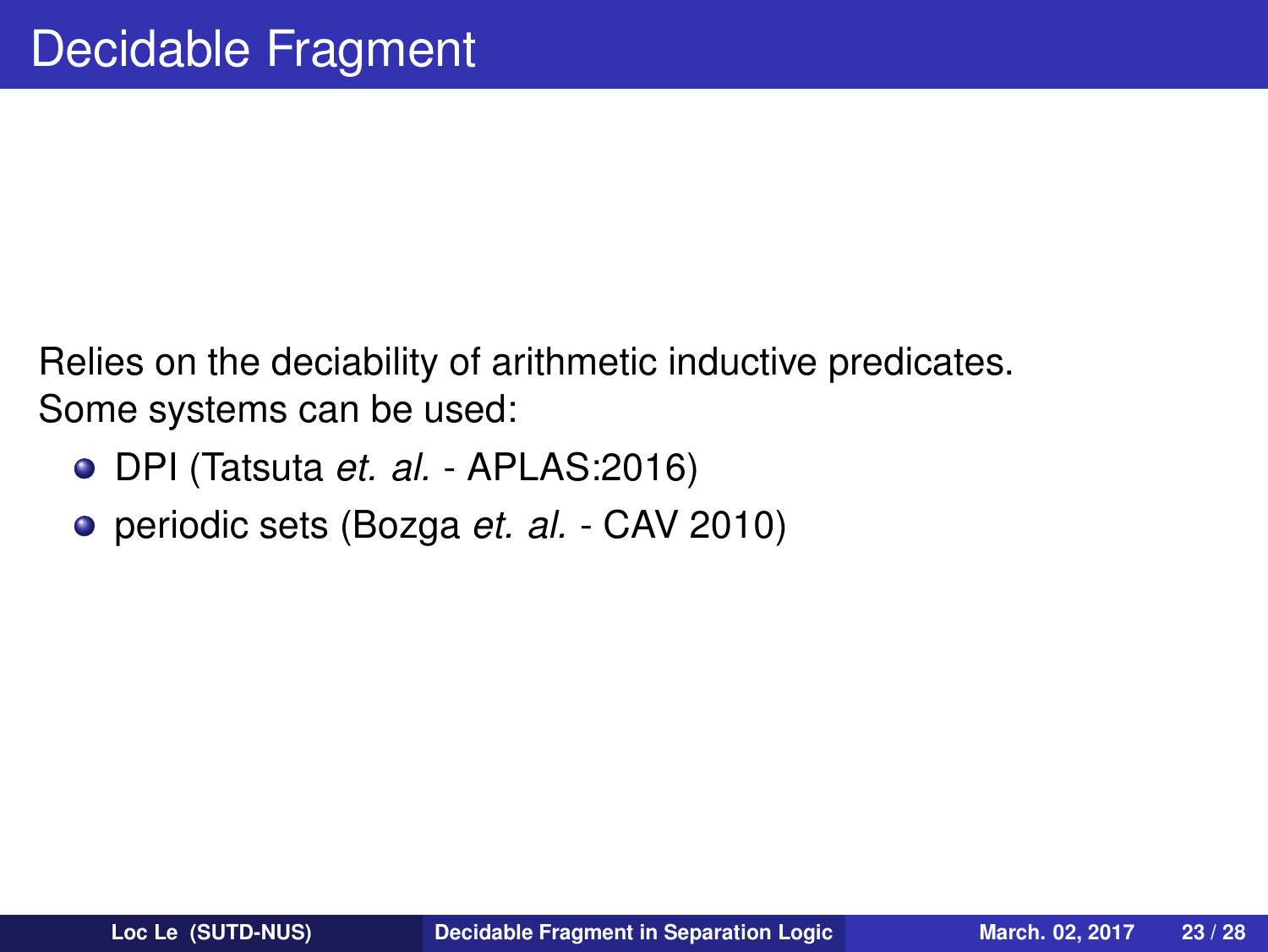Implemented the decision procedure based on HIP/SLEEK (Chin *et. al SCP12*).

- **<sup>1</sup>** SLL: {emp∧root=null∧*n*=0; root7→*c*1( , )∧*n*>0}
- **<sup>2</sup>** Even llist: {emp∧root=null∧*n*=0; ∃*i*· root7→*c*1( , )∧*i*>0 ∧ *n*=2∗*i*}
- **3** Doubly llist: {emp∧root=null∧*n*=0; root→*c*<sub>1</sub>(, )∧*n*>0}
- **<sup>4</sup>** TLL:

 $\{root \rightarrow C_4( \_,\_,\_,\_\}) \wedge root = 11; root \rightarrow C_4( \_,\_,\_,\_) * \#C_4( \_,\_,\_,\_)\}$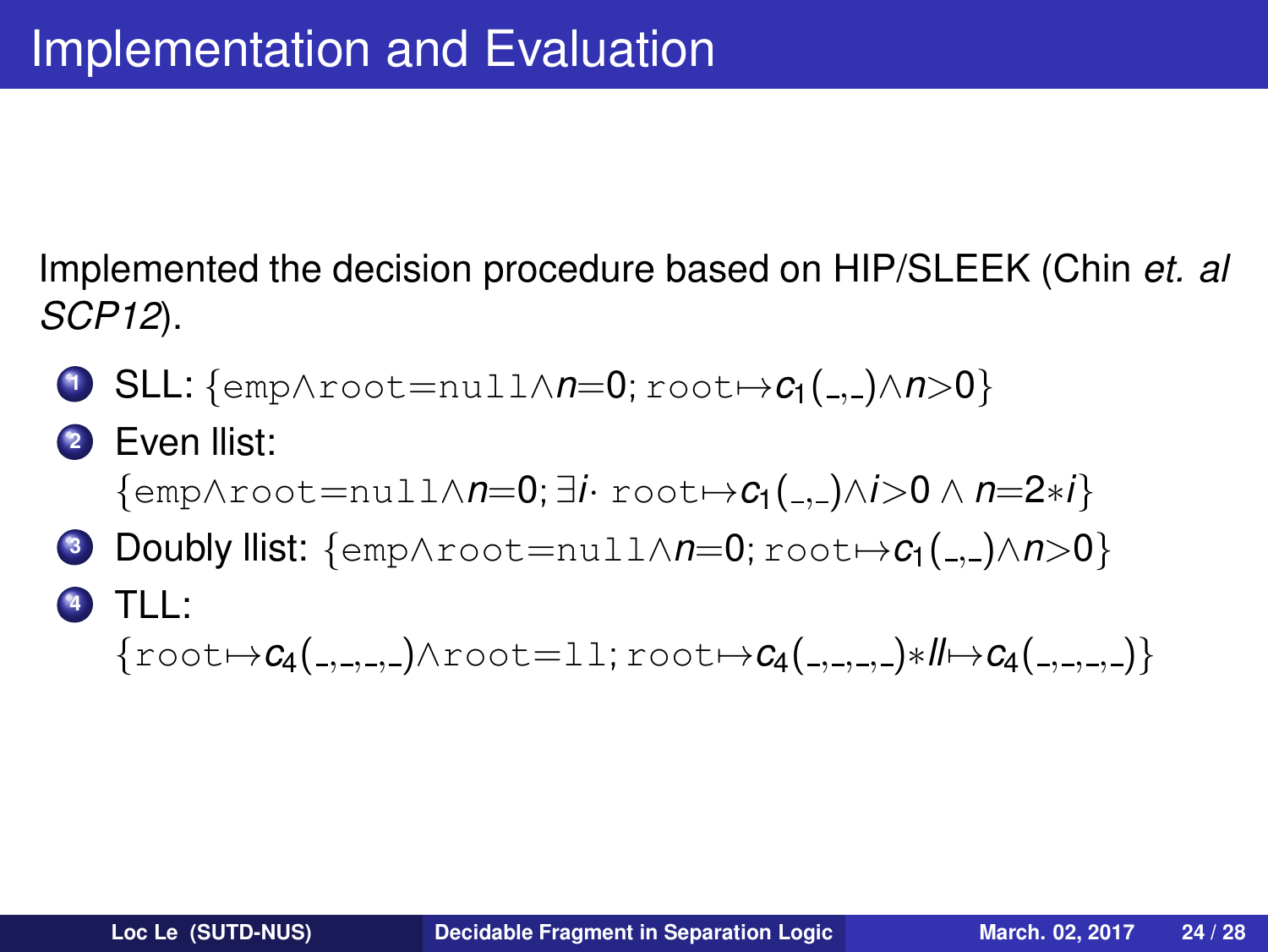Over-approximation

**1** CompleteT (size, minheight):

$$
\begin{array}{c}\{\text{emp} \wedge \text{root} = \text{null} \wedge n = 0 \wedge \text{min} \wedge = 0; \\ \text{root} \rightarrow c_2(.,.) \wedge n \le 2 * \text{min} \wedge -1 \wedge \text{min} \le n; \}\end{array}
$$

**<sup>2</sup>** Heap trees (size, maxelem):

{emp∧root=null∧*n*=0∧*mx*=0; root7→*c*2( , )∧*n*>0 ∧ *mx*≥0}

**<sup>3</sup>** AVL (height, size):

$$
\begin{matrix} \{emp \land \texttt{root=null} \land n=0 \land bal=1; \\ \texttt{root} \rightarrow c_2(.,.) \land h>0 \land n \geq h \land n \geq 2*h-2 \} \end{matrix}
$$

**<sup>4</sup>** RBT(size, color, blackheight) ....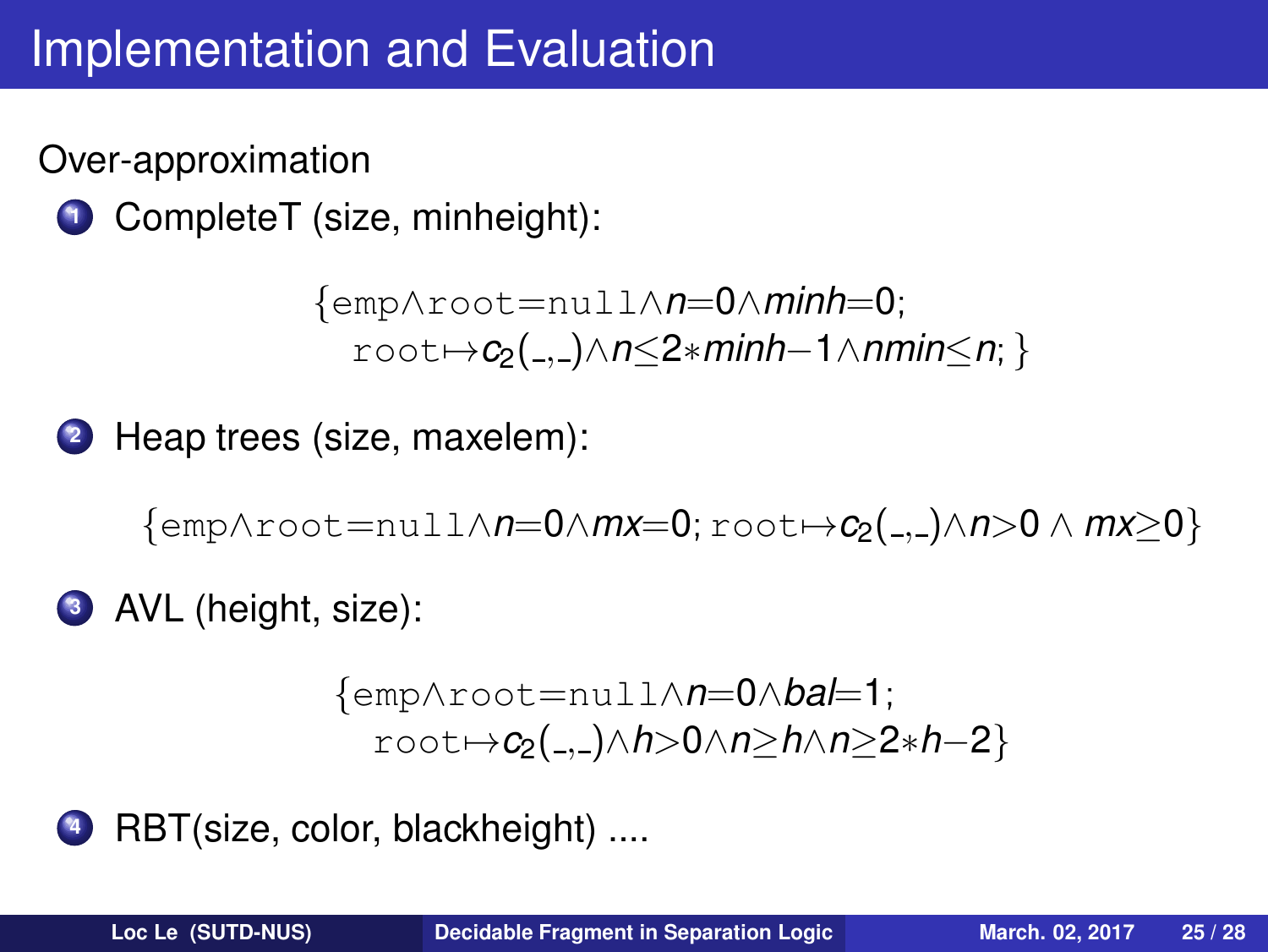#### Table : Experimental Results on Satisfiability Problems

| Data Structure (pure props)    | #q   | #unsat | #sat | sec.  |
|--------------------------------|------|--------|------|-------|
| Singly Ilist (size)            | 666  | 75     | 591  | 0.85  |
| Even Ilist (size)              | 139  | 125    | 14   | 1.04  |
| Sorted Ilist (size, sorted)    | 217  | 21     | 196  | 0.46  |
| Doubly Ilist (size)            | 452  | 50     | 402  | 1.08  |
| CompleteT (size, minheight)    | 387  | 33     | 354  | 55.41 |
| Heap trees (size, maxelem)     | 487  | 67     | 400  | 7.22  |
| AVL (height, size)             | 881  | 64     | 817  | 52.15 |
| RBT (size, blackheight, color) | 1741 | 217    | 1524 | 40.85 |
|                                | 128  | 13     | 115  | 0.39  |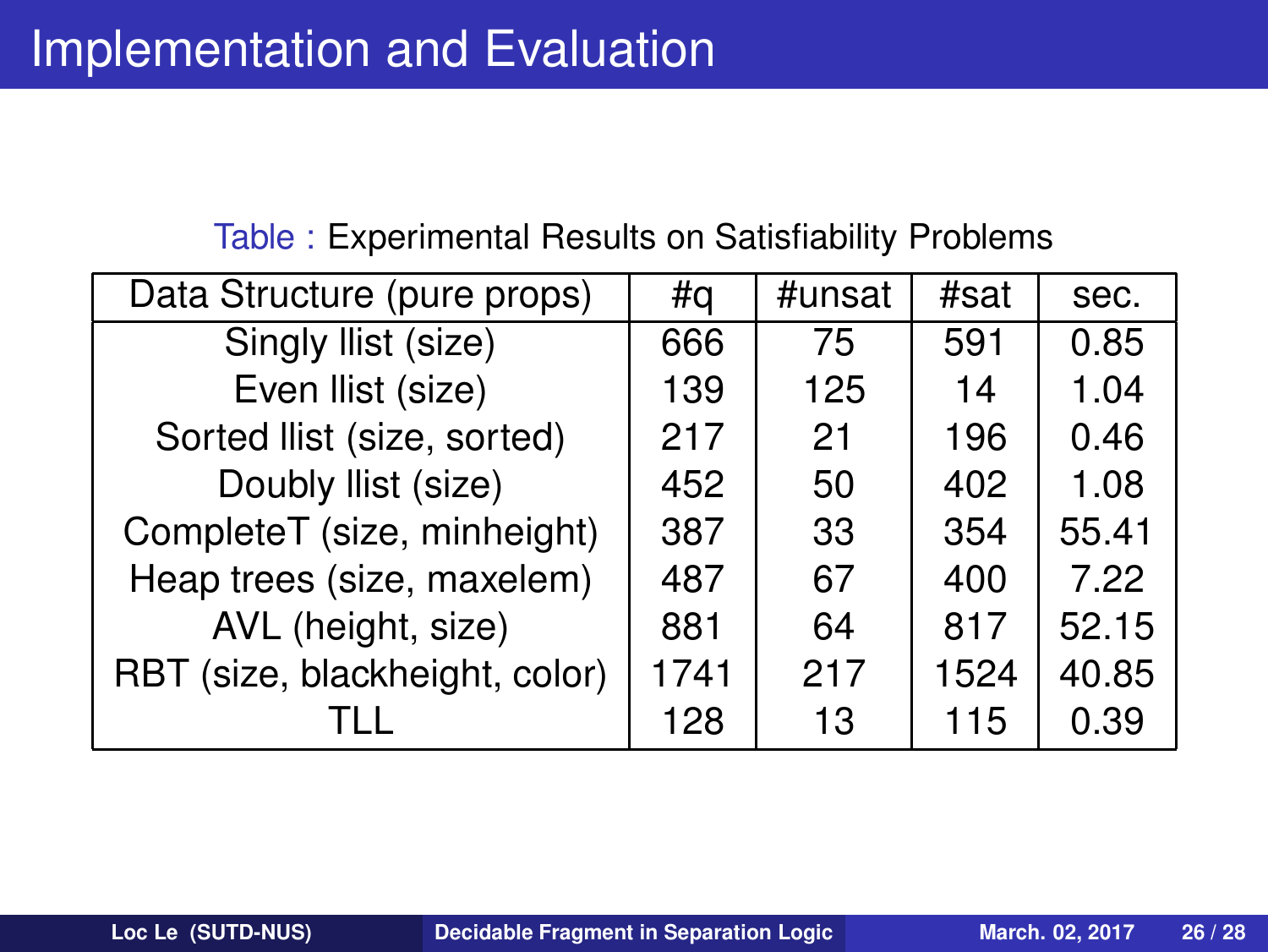A decision procedure for an extensible decidable fragment in separation logic including general inductive predicates and arithmetic